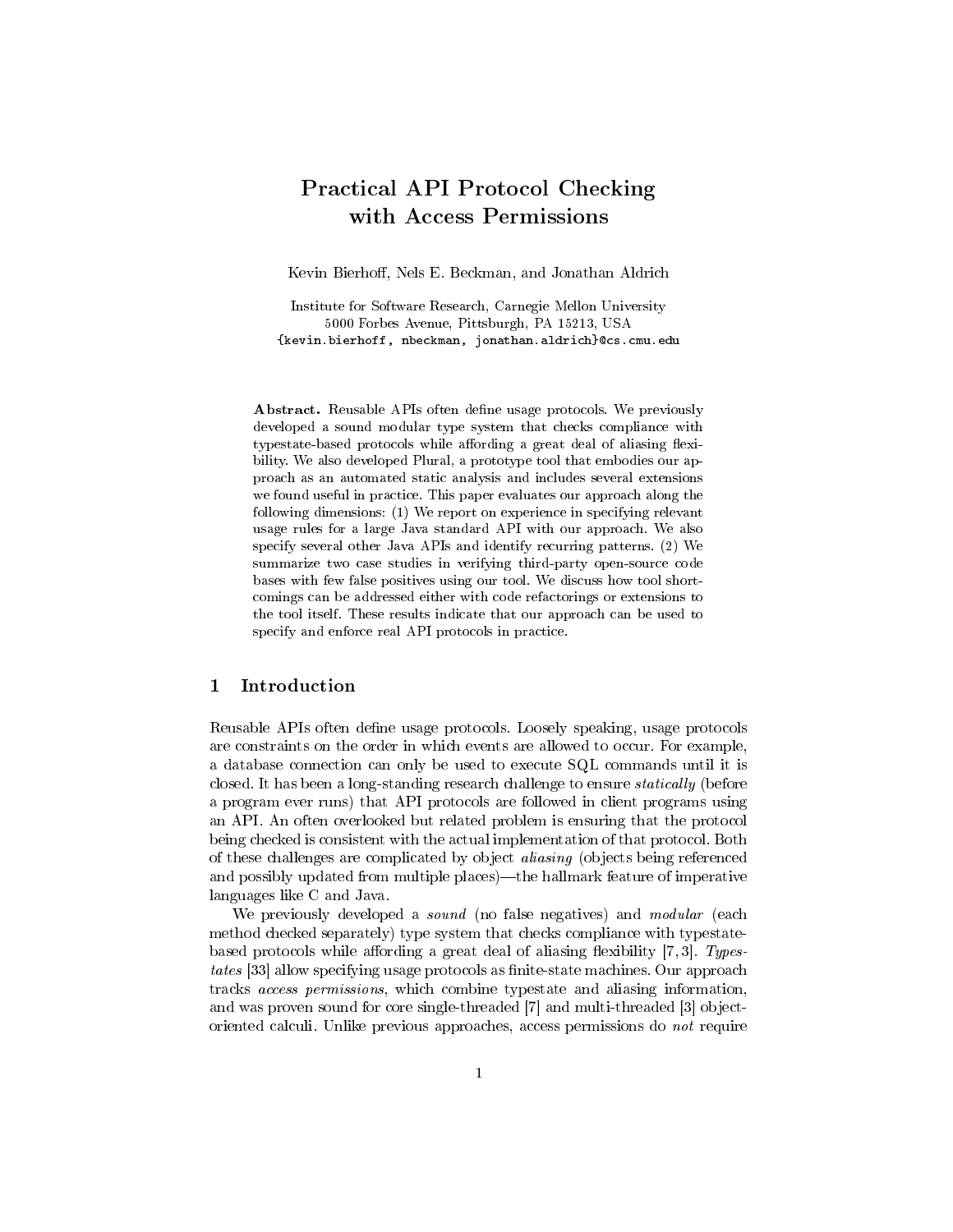precise tracking of all object aliases (e.g. [15, 17]) or impose an ownership discipline on the heap (e.g. [2]).

We have implemented Plural, a tool that embodies our approach as an automated static analysis [9] and includes several extensions found to be useful in practice (section  $2.2$ ).<sup>1</sup> Plural requires developer-provided annotations on methods and classes, specifically on the APIs to be checked, although others may be necessary.

While previous modular protocol checking approaches have been proven sound and shown to work on well-known examples such as file access protocols, these approaches generally have not been evaluated on real APIs or thirdparty code bases. (Notable exceptions include Vault [15] and Fugue [17, 16]). The general lack of evaluation begs important questions: Can these approaches accurately specify protocols that occur in practice? Can they verify their use and implementation without an unreasonable number of false-positives? And can they do so at a low computational cost and without imposing too great of an annotation burden?

In this paper we attempt to answer these questions. Contributions of this paper include the following:

- Specification. We report on experience in specifying relevant usage rules for 440 methods defined in the Java Database Connectivity (JDBC) API for relational database access with our approach (section 3).<sup>2</sup> To our knowledge, this is the largest case study available in the literature that evaluates the applicability of a usage protocol specification method for real APIs. Several other Java APIs were specified and are also discussed.
- Checking. We summarize two case studies in using Plural on third-party open-source code bases.
	- We checked about 2,000 lines taken from the Apache Beehive project against the specified APIs (section 4).
	- We also checked PMD, a program of about 40KLOC, for compliance to a simple iterator protocol (section 5).

We find that the code can be checked with few false positives and report the annotation overhead of using our tool. We also discuss how tool shortcomings can be addressed (section 6). To our knowledge, precision and annotation overhead measurements are not available for previous modular protocol checking approaches.

- **API Patterns.** We comment on several recurring patterns that we found to be interesting. These patterns represent challenges that any practical protocol enforcement technique should be able to handle. Moreover, several of these patterns are handled elegantly by the novel technical features of our system. For example:
	- $\bullet~$  It is crucial to track what we refer to as "dynamic state tests," methods that can query the abstract state of an object at run-time. For example, the hasNext method of the Iterator interface.

<sup>1</sup> Plural is open-source: http://code.google.com/p/pluralism/.

<sup>&</sup>lt;sup>2</sup> API specifications are available at http://www.cs.cmu.edu/∼kbierhof/.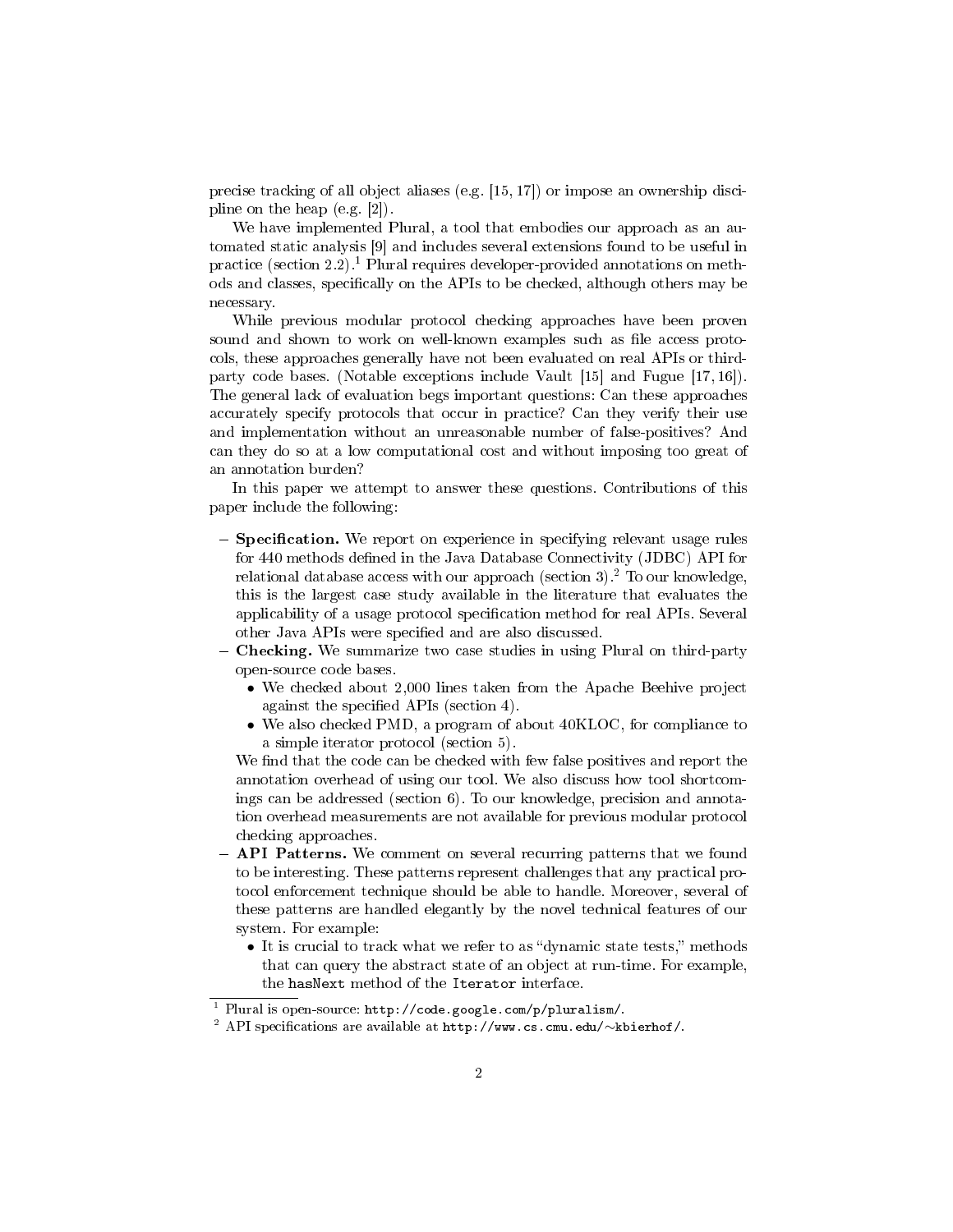

Fig. 1. Simplified JDBC ResultSet protocol. Rounded rectangles denote states refining another state. Arches represent method calls, optionally with return values.

- State guarantees, which allow multiple references to modify an object while all depending on the fact that it will not leave a particular state, were similarly quite useful.
- Inter-object dependencies, where the state of one object depends on the state of another, are common but can be precisely checked with our approach.

We first describe permissions and the Plural tool in section 2, and then we discuss our case studies in the subsequent sections. Section 7 summarizes related work and section 8 concludes.

# 2 Typestate protocols with access permissions

This section summarizes our previous work on access permissions [7] for enforcing typestate protocols and our work on Plural, an automated tool for checking permission-based typestate protocols in Java [9]. Plural is described in more detail in the first author's dissertation [5].

#### 2.1 Access Permissions

Our static, modular approach to checking API protocols is based on access permissions, predicates associated with program references descring the abstract state of that reference and the ways in which is may be aliased.

In our approach, developpers start by specifying their protocol. Figure 1 shows a simplied protocol for the JDBC ResultSet interface as a Statechart [22]. ResultSets represent SQL query results, and we will use their protocol as a running example in this and the following section.

We allow developers to associate objects with a *hierarchy* of typestates, similar to Statecharts [22]. For example, while a result set is open, it is convenient to distinguish whether it currently points to a *valid* row or reached the *end* (figure 1).

Methods correspond to state transitions and are specified with *access per*missions that describe not only the state required and ensured by a method but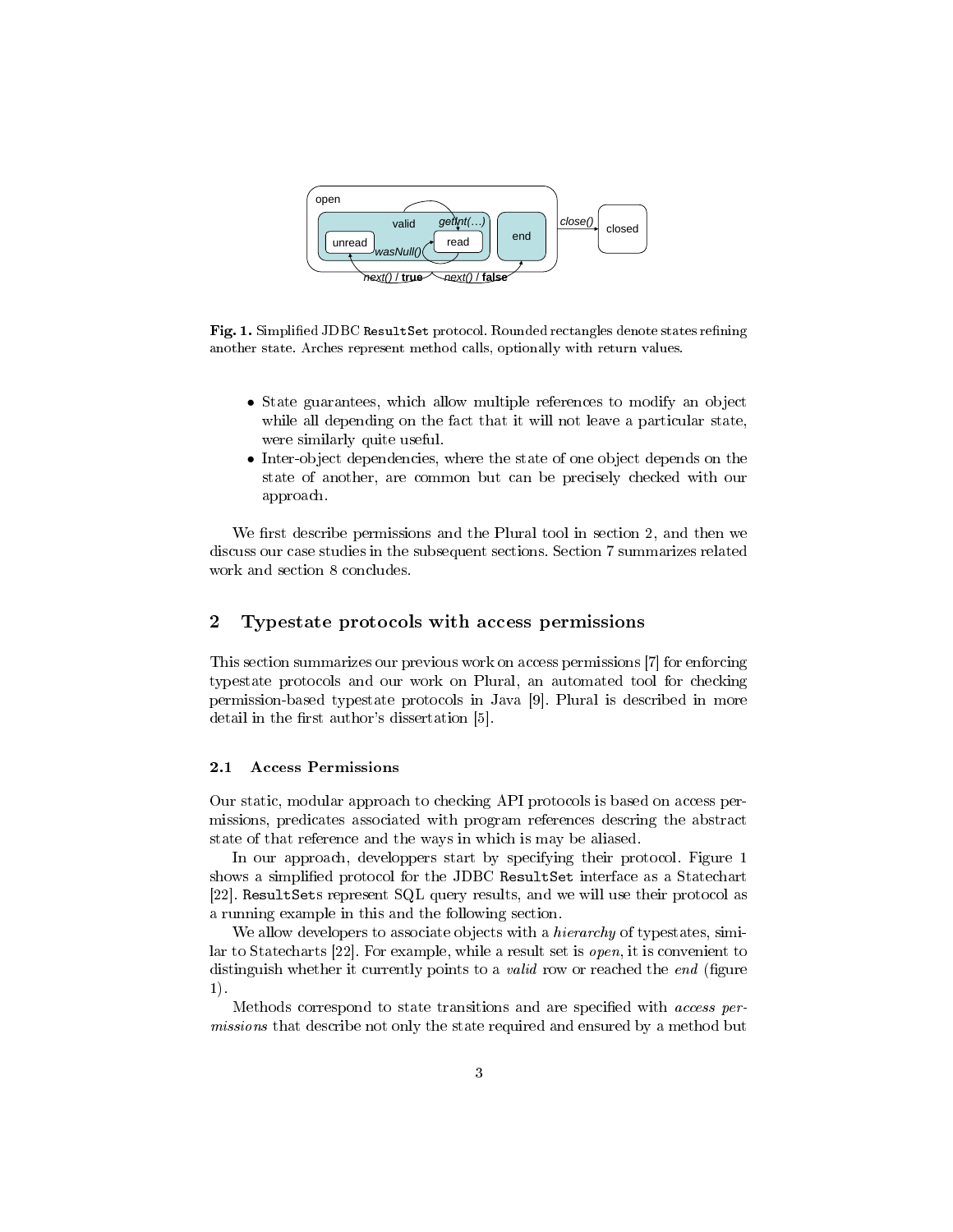|                                      | Access through Current permission has                |           |
|--------------------------------------|------------------------------------------------------|-----------|
|                                      | other permissions Read/write access Read-only access |           |
|                                      | None unique                                          | unique    |
| Read-only full                       |                                                      | immutable |
| $\mathrm{Read}/\mathrm{write}$ share |                                                      | pure      |

Table 1. Access permission taxonomy

also how the method will access the references passed into the method. We distinguish exclusive (unique), exclusive modifying (full), read-only (pure), immutable, and shared access (table 1). Furthermore, permissions include a state guarantee, a state that the method promises not to leave [7]. For example, next can promise not to leave *open* (figure 1).

Permissions are associated with object references and govern how objects can be accessed through a given reference [7]. They can be seen as rely-guarantee contracts between the current reference and all other references to the same object: they provide guarantees about other references and restrict the current reference to not violate others' assumptions. Permissions capture three kinds of information:

- 1. What kinds of references exist? We distinguish read-only and modifying references, leading to the five different kinds of permissions shown in table 1.
- 2. What state is guaranteed? A guaranteed state cannot be left by any reference. References can rely on the guaranteed state even if the referenced object was modified by other modifying references.
- 3. What do we know about the current state of the object? Every operation performed on the referenced object can change the object's state. In order to enforce protocols, we ultimately need to keep track of what state the referenced object is currently in.

Permissions can only co-exist if they do not violate each other's assumptions. Thus, the following aliasing situations can occur for a given object: a single reference (unique), a distinguished writer reference (full) with many readers (pure), many writers (share) and many readers (pure), and no writers and only readers (immutable and pure).

Permissions are linear in order to preserve this invariant. But unlike linear type systems [34], they allow aliasing. This is because permissions can be *split* when aliases are introduced. For example, we can split a unique permission into a full and a pure permission, written unique  $\Rightarrow$  full  $\otimes$  pure to introduce a read-only alias. Using fractions [11] we can also merge previously split permissions when aliases disappear (e.g., when a method returns). This allows recovering a more powerful permission. For example, full  $\Rightarrow \frac{1}{2} \cdot \textsf{share} \otimes \frac{1}{2} \cdot \textsf{share} \Rightarrow \textsf{full}.$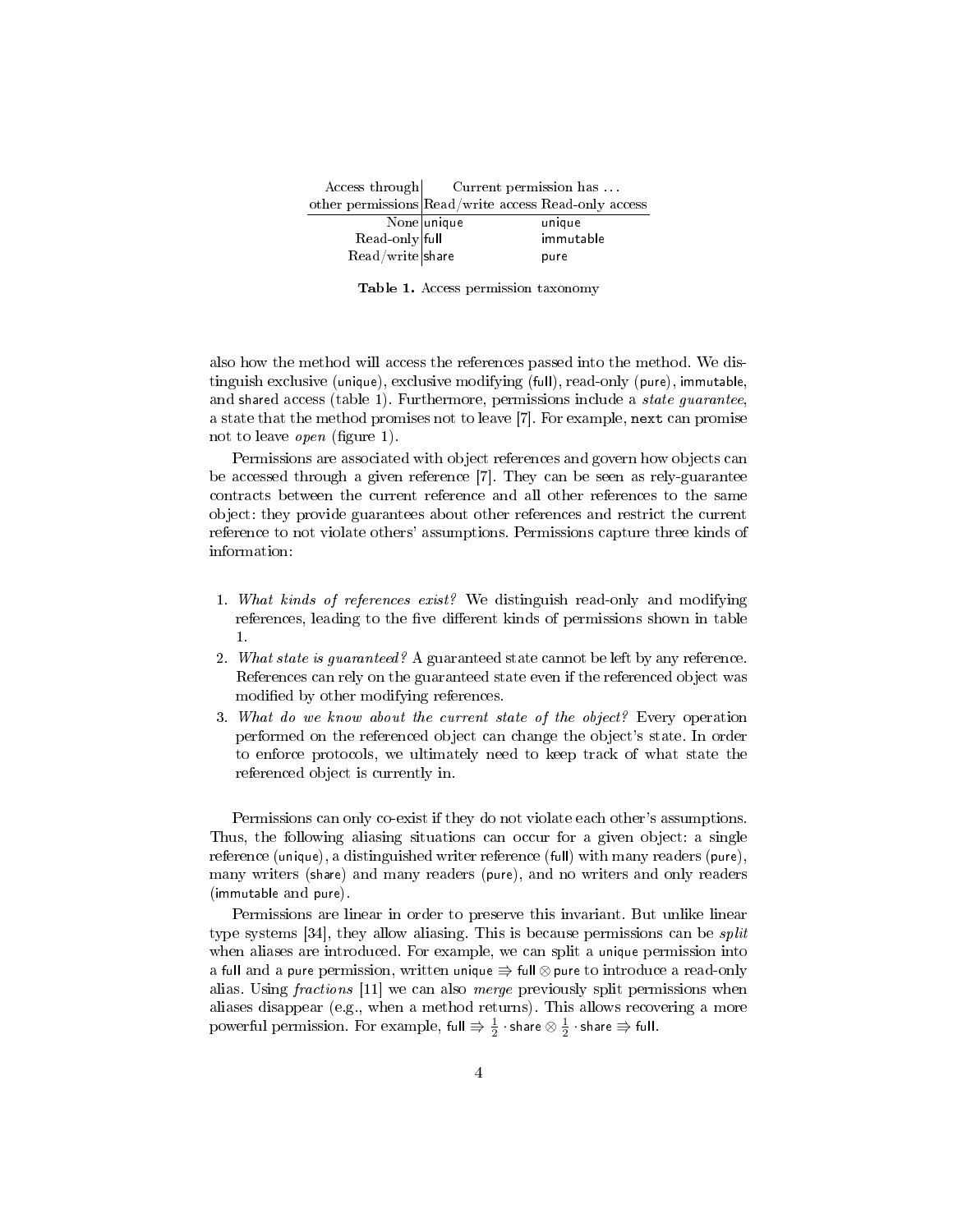```
\mathbf{\Omega}Param(name = "stmt", releasedFrom("open"))
public interface ResultSet {
    \mathbb{Q}Full(guarantee = "open")
    @TrueIndicates("unread")
    @FalseIndicates("end")
    boolean next();
    \mathbb{Q}Full(guarantee = "valid", ensures = "read")
    int getInt(int column);
    \mathbf{QPure}(\text{guarantee} = "valid", \text{ requires } = "read")boolean wasNull();
    \mathbb{Q}Full(ensures = "closed")
    @Release("stmt")
    void close();
}
```
Fig. 2. Simplified ResultSet specification in Plural (using the typestates shown in figure 1).

#### 2.2 Plural: Access permissions for Java

Our tool, Plural, is a plug-in to the Eclipse IDE that implements the previously developed type system  $[7, 3]$  as a static dataflow analysis for Java  $[9]$ .

In the remainder of this section we show example annotations and explain how permissions are tracked and API implementations are verified. Then we discuss tool features we found useful in practice.

Developer annotations. Developers use Java 5 annotations to specify method pre- and post-conditions with access permissions (figure 2). Figure 2 shows a simplified ResultSet specification with Plural's annotations (compare to figure 1). Annotations on methods specify borrowed permissions for the receiver, while annotations on method parameters do the same for the associated parameter. Borrowed permissions are returned to the caller when the method returns. The attribute "guarantee" specifies a state that cannot be left while the method executes. For example, next advances to the next row in the query result, guaranteeing the result set to remain open. Cell values can be read with getInt (and similar but omitted methods) if the result points to a *valid* row. Conversely, a required (or ensured) state only has to hold when the method is called (or returns). For instance, only after calling getInt is it legal to call wasNull. Additional annotations will be explained below.

Permission tracking and local permission inference. Our goal is to avoid annotations inside method bodies completely: based on the declared protocols, Plural infers how permissions flow through method bodies. Since Plural is based on a dataflow analysis, it automatically infers loop invariants as well.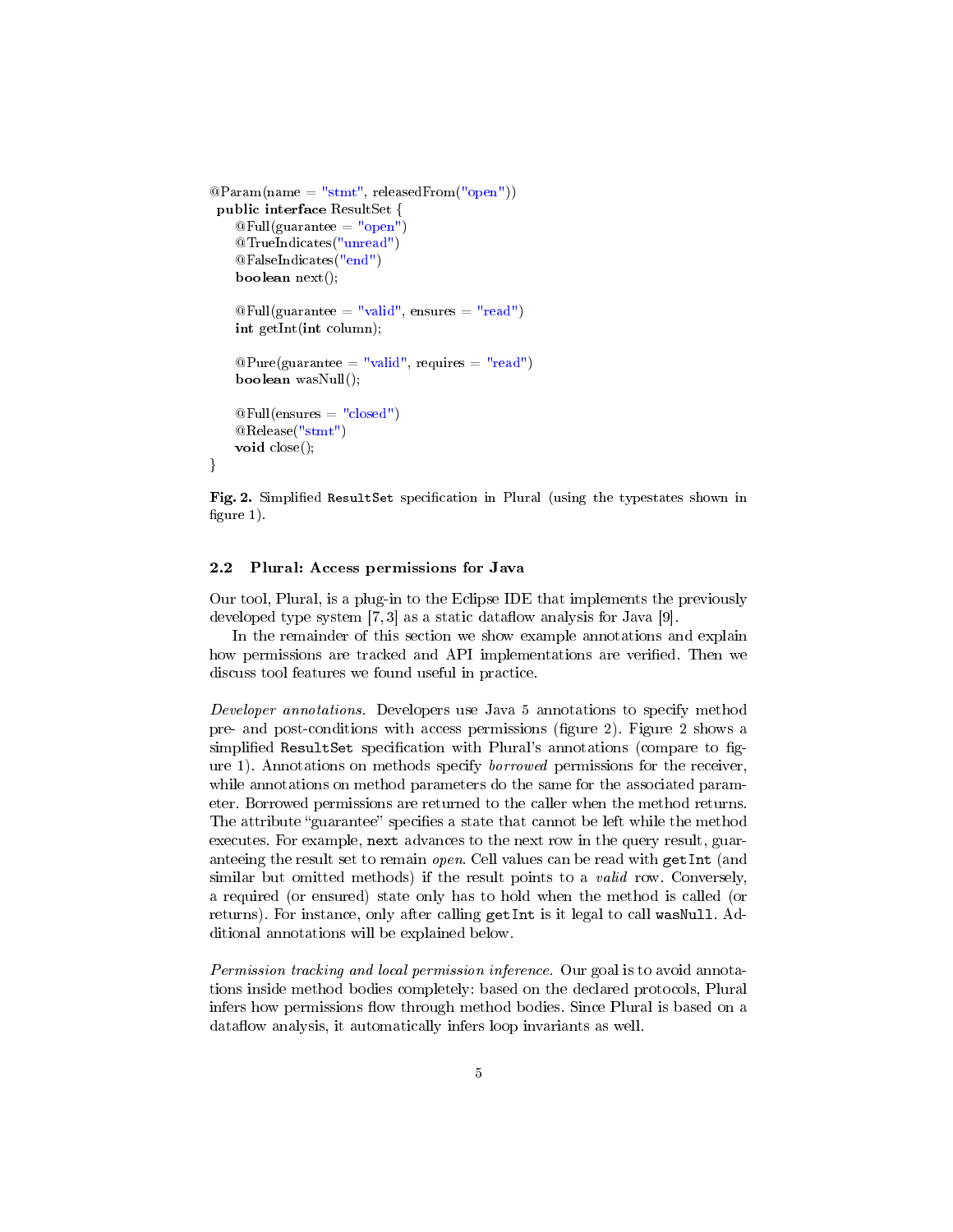However, Plural does require additional annotations on method parameters that have a declared protocol, such as the ResultSet parameter in figure 3. Notice that we use the same annotations for annotating parameters in client code that we use for declaring API protocols. While protocol annotations on the API itself (e.g., figure 2) can conceivably be provided by the API designer and amortize over the many uses of that API, the annotation shown in figure 3 is specific to this client program. In section 6 we discuss the overhead of providing these additional annotations for two open-source code bases.

Annotations make the analysis modular: Plural checks each method separately, temporarily trusting annotations on called methods and checking their bodies separately. For checking a given method or constructor, Plural assumes the permissions required by the method's annotations, i.e., it assumes the declared pre-condition. At each call site, Plural makes sure that permissions required for the call are available, splits them off (these permissions are "consumed" by the called method or constructor), and merges permissions ensured by the called method or constructor back into the current context. Notice that most methods "borrow" permissions (cf. figure 2), which means that they are both required and ensured. At method exit points, Plural checks that permissions ensured by its annotations are available, i.e., it checks the declared post-condition.

Thus, permissions are handled by Plural akin to conventional Java typing information: Permissions are provided with annotations on method parameters and then tracked automatically through the method body, like conventional types for method parameters. Unlike with Java types, local variables do not need to be annotated with permissions; instead, their permissions are inferred by Plural. Permission annotations can be seen as augmenting method signatures. They do not affect the conventional Java execution semantics; instead, they provide a static guarantee of protocol compliance without any runtime overhead.

Figure 3 shows a simple client method that retrieves an integer value from the first column in the first row of the given result set. Plural can be used to check whether this code respects the protocol declared for the ResultSet interface in figure 2. (It does not!)

API implementation checking. Our approach not only allows checking whether a client of an API follows the protocol required by that API, it can also check that the implementation of the protocol is consistent with its specification. The key abstraction for this is the state invariant, which we adapted from Fugue [17]. A state invariant associates a typestate of a class with a predicate over the fields of that class. In our approach, this predicate usually consists of access permissions for fields. An example can be found in figure 7, and details on the semantics of state invariants can be found in previous work [7].

Method cases. The idea of method cases goes back to behavioral specification methods, e.g., in the JML [27]. Method cases amount to specifying the same method with multiple pre-/post-condition pairs, allowing methods to behave differently in different situations. We early on recognized their relevance for specifying API protocols  $[6, 4]$ , but we are not aware of any other protocol checking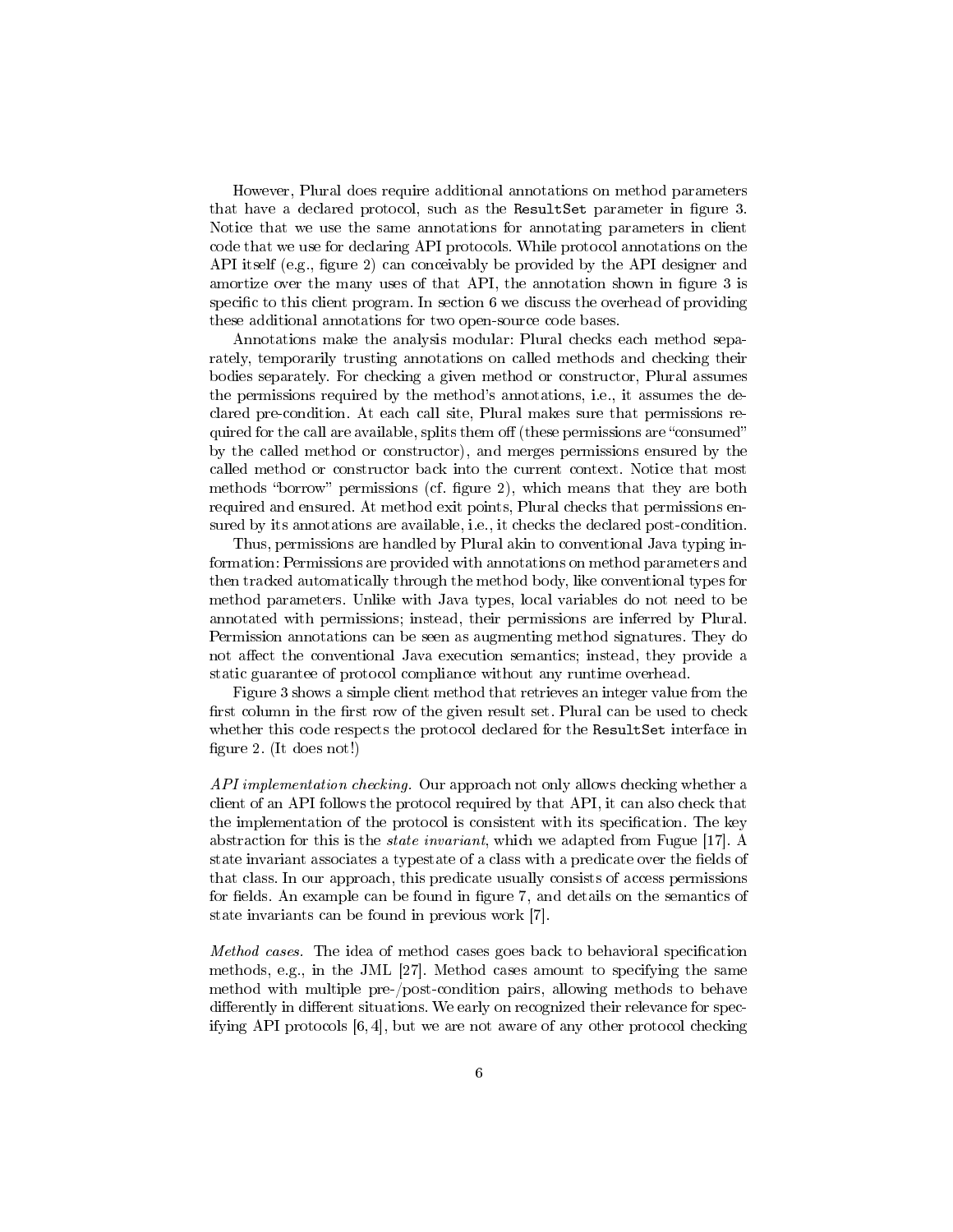```
public static int getFirstInt(@Full(guarantee = "open") ResultSet rs)
{
    Integer result = null;
   if(rs.next()) {
        result = rs.getInt(1);if(rs.wasNull())result = null;return result;
    }
   else {
        return rs.getInt(1); // ERROR: rs in "end" instead of "valid"
    }
}
```
Fig. 3. Simple ResultSet client with error in else branch that is detected by Plural.

approaches that support method cases. In order to support method cases, Plural supports tracking disjunctions of possible permissions.

Branch sensitivity. APIs often include methods whose return value indicates the current state of an object, which we call *dynamic state tests*. For example, next in figure 2 is specified to return true if the cursor was advanced to a valid row and false otherwise.

In order to take such tests into account, Plural performs a branch-sensitive flow analysis: if the code tests the state of an object, for instance with an if statement, then the analysis updates the state of the object being tested according to the test's result. For example, Plural updates the result set's state to unread at the beginning of the outer if branch in figure 3. Likewise, Plural updates the result set's state to end in the else branch and, consequently, signals an error on the call to getInt.

Notice that this approach does not make Plural path-sensitive: analysis information is still joined at control-flow merge points. Thus, at the end of figure 3, Plural no longer remembers that there was a path through the method on which the result set was valid. We believe that Plural could be extended to retain this information, but then we would have to deal with the usual complications of path sensitivity, i.e., large or infinite numbers of paths even through small methods.

When checking the implementation of a state test method, Plural checks at every method exit that, assuming true (or false) is returned, the receiver is in the state indicated by true (resp. false). This approach can be extended to other return types, although reasoning about predicates such as integer ranges may require using a theorem prover [8].

Dependent objects. Another feature of many APIs is that objects can become invalid if other, related objects are manipulated in certain ways. For example, SQL query results become invalid when the originating database connection is closed. (A similar problem, called concurrent modification, exists with iterators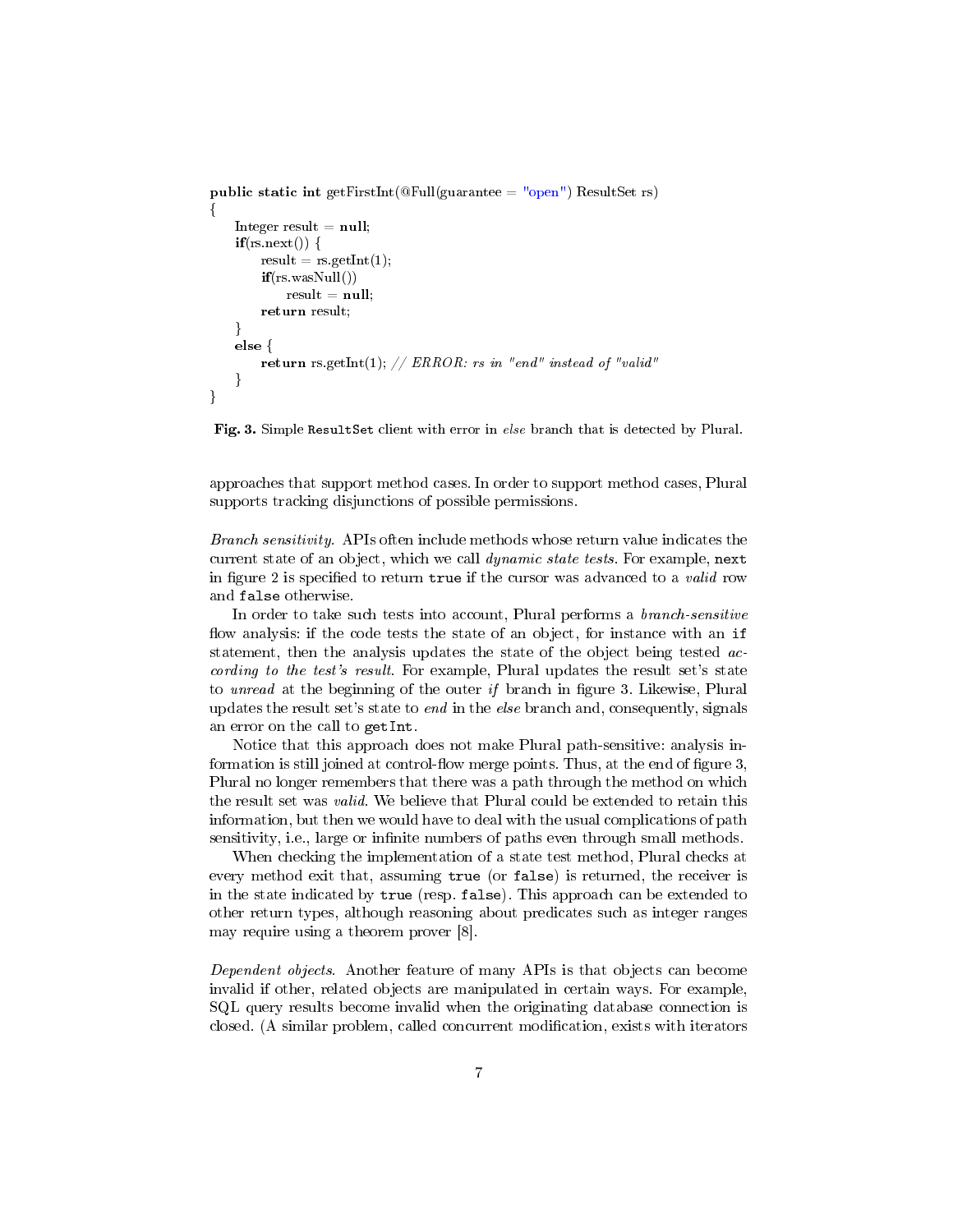[4].) There are no automated modular protocol checkers that we know of that can handle these protocols, although recent global protocol checking approaches can [10, 30].

Our solution is to "capture" a permission in the dependent object (the result set in the example) which prevents the problematic operation (closing the connection in the example) from happening. The dependent object has to be invalidated before "releasing" the captured permission and re-enabling the previously forbidden operation.

Captured permissions are typically required by a method but not returned. We use @Perm annotations for these situations, which allow declaring permissions required and ensured by a method separately (unlike @Full and similar annotations, which borrow a permission). Additionally, @Capture tells Plural to keep tracking the captured permission as a dependent of the capturing object, i.e., the method or constructor result. That allows explicitly releasing captured permissions with @Release. Additionally, such permissions will be implicitly released when the capturing object is no longer used. Released permissions become available to the client program again. For instance, executeQuery in figure 5 captures a receiver permission in the returned result set instance, which is explicitly released with close (figure 2) or implicitly when the result set is no longer used.

Others have modeled dependent objects with linear implications [12, 25, 21] but it is unclear how well those approaches can be automated. Our solution is to use a live variable analysis to detect *dead objects*, i.e., dead references to objects with unique permissions, and implicitly release any captured permissions from these dead objects.<sup>3</sup>

# 3 JDBC: Specifying a Java API

The Java Database Connectivity (JDBC) API defines a set of interfaces that Java programs can use to access relational databases with SQL commands. Database vendors provide *drivers* for their databases that are essentially implementations of the JDBC interfaces. Database client applications access databases primarily through Connection, Statement, and ResultSet objects. Clients first acquire a Connection which typically requires credentials such as a username and password. Then clients can create an arbitrary number of Statements on a given connection. Statements are used to send SQL commands through the connection. Query results are returned as ResultSet objects to the client. Conventionally, only one result set can be open for a given statement; sending another SQL command "implicitly closes" or invalidates any existing result sets for that statement.

This section discusses the specification of these major interfaces (including subtypes) using Plural annotations. The specified interfaces are massive: they define over 400 methods, each of which is associated with about 20 lines of

<sup>&</sup>lt;sup>3</sup> We could delete these objects (in C or C++) or mark them as available for garbage collection (in Java or  $C#$ ), but we are not exploring this optimization possibility here.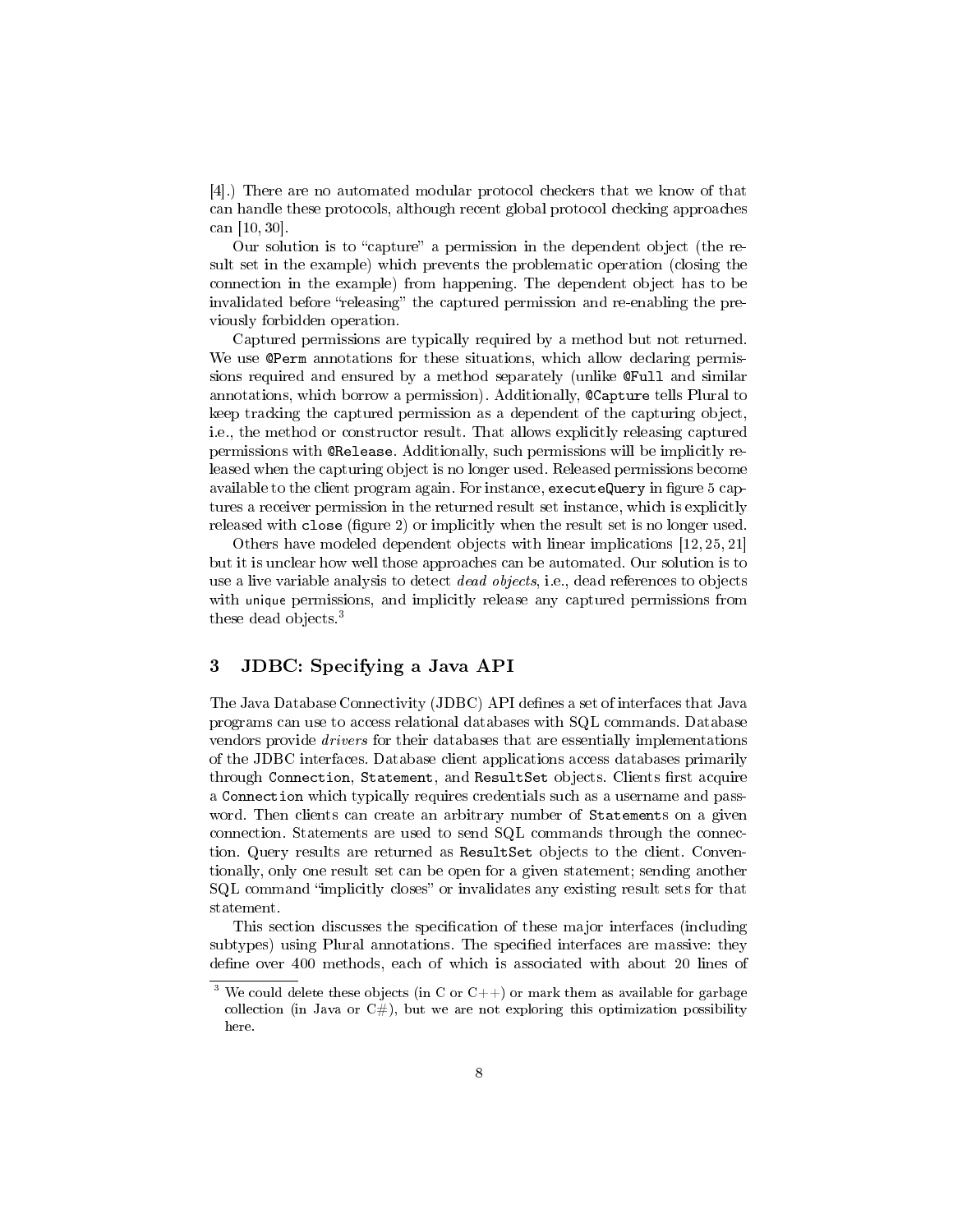| JDBC              |                                               |     |                 | On State |                 | $\mathbf{Mult.}$ |
|-------------------|-----------------------------------------------|-----|-----------------|----------|-----------------|------------------|
| interface         | Lines (Increase) Methods  methods space Total |     |                 |          |                 | cases            |
| Connection        | 1259 (9.8%)                                   | 47' | 84              |          | 88              |                  |
| Statement         | 936 (9.4%)                                    | 40  | 64              | 2        | 66              |                  |
| PreparedStatement | 1193 (5.5%)                                   | 55  | 58 <sup>1</sup> |          | 58 <sup>1</sup> |                  |
| CallableStatement | 2421 (5.0%)                                   | 111 | 134             |          | 135             |                  |
| ResultSet         | 4057 $(15.4\%)$                               | 187 | 483             |          | 491             | 82               |
| Total             | $9866(10.4\%)$                                | 440 | 823             | 15       | 838             | 84               |

Table 2. Specified JDBC interfaces with total lines, size increase due to annotations, methods, annotation counts (on methods, for dening state spaces, and total), and the use of multiple method cases in each file. Note that each file's length is almost entirely due to extensive informal documentation.

@States({"open", "closed"}) public interface Connection {

```
@Cap\ture(param = "conn")\mathbb{Q}Perm(requires = "share(this, open)", ensures = "unique(result) in open")
Statement createStatement() throws SQLException;
```

```
\mathbb{Q}Full(ensures = "closed")
void close() throws SQLException;
```
@Pure @TrueIndicates("closed") boolean isClosed() throws SQLException; }

Fig. 4. Simplified JDBC Connection interface specification.

informal documentation in the source files themselves, for a total of almost 10,000 lines including documentation (see table 2).

Connections. The Connection interface primarily consists of methods to create statements, to control transactional boundaries, and a close method to disconnect from the database (figure 4). Closing a connection invalidates all statements created with it, which will lead to runtime errors when using an invalidated statement. Due to space limits, we do not discuss our specification of transaction-related features here, but they are included in table 2.

Our goal was to specify JDBC in such a way that statements and result sets are invalidated when their connections are closed. Our solution is a variant on our previous work with iterators [4, 7]: we capture a share connection permission each time a statement is created on it. The captured permission has the *open* state guarantee, which guarantees that the connection cannot be closed while the statement is active. Plural releases the captured connection permission from a statement that is no longer used or when the statement is closed, as explained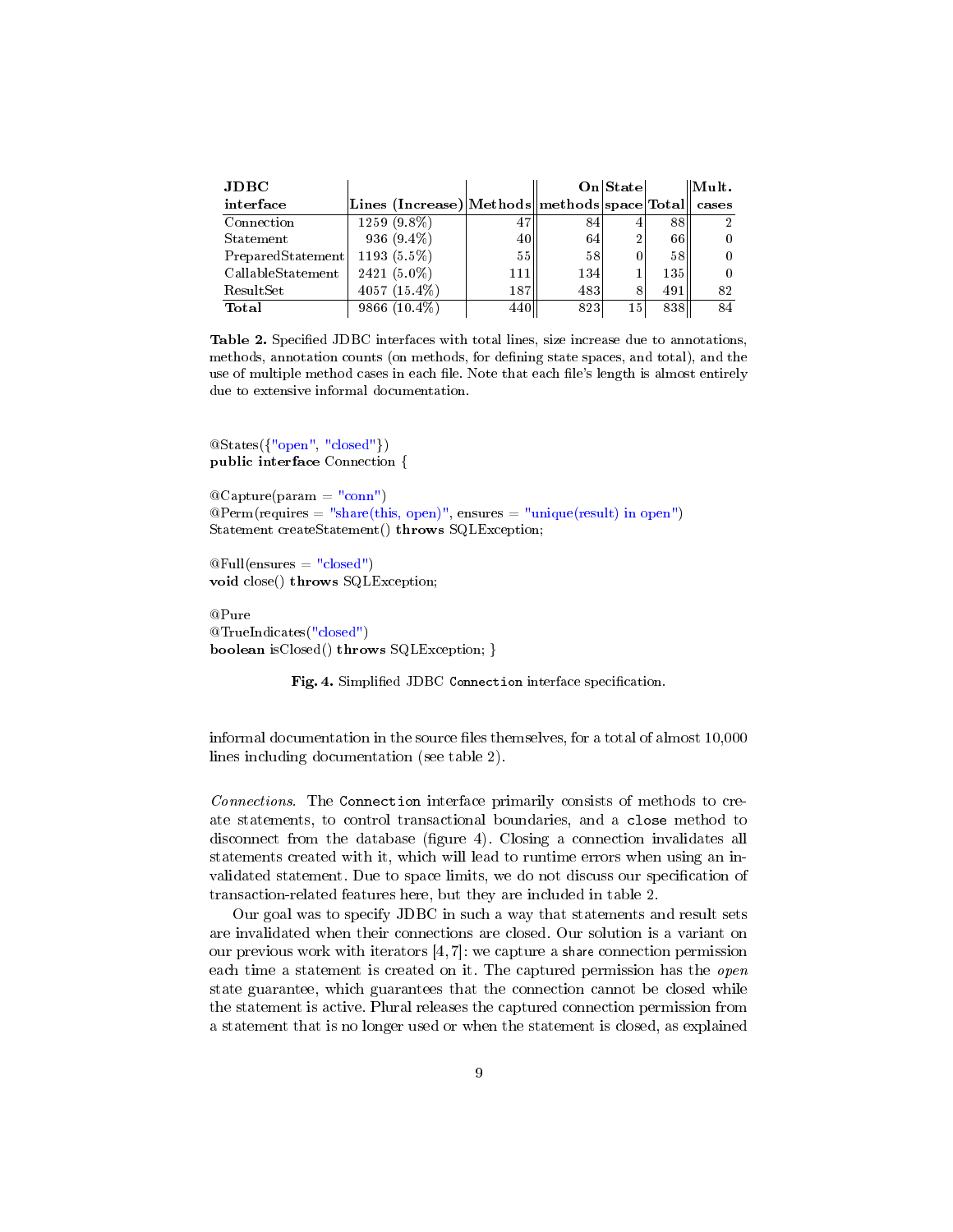```
@Refine({}@States({"open", "closed"}),
  @States(refine d="open", value={''hasResultSet", "noResultSet", 'dim="s"}, dim="rs")})\mathbb{Q}Param(name = "conn", releasedFrom = "open")
public interface Statement {
```

```
@Capture(param = "stmt")
\OmegaPerm(requires = "full(this, open)", ensures = "unique(result) in scrolling")
ResultSet executeQuery(String sql) throws SQLException;
```

```
@Share("open")
int executeUpdate(String sql) throws SQLException;
```
@Full("open") @TrueIndicates("hasResultSet") @FalseIndicates("noResultSet") boolean execute(String sql) throws SQLException;

```
@Capture(param = "stmt")
\mathbb{Q}Perm(requires = "full(this, open) in hasResultSet",
        ensures = "unique(result) in scrolling")
ResultSet getResultSet() throws SQLException;
```

```
@Full(value = "open")@TrueIndicates("hasResultSet")
@FalseIndicates("noResultSet")
boolean getMoreResults() throws SQLException;
```

```
\mathbb{Q}Full(ensures = "closed")
@Release("conn")
void close(); }
```
Fig. 5. JDBC Statement interface specification (fragment).

in section 2.2. When all statements are closed then a full permission for the connection can be re-established, allowing close to be called.

Statements. Statements are used to execute SQL commands. Statements define methods for running queries, updates, and arbitrary  $SQL$  commands (figure 5).

We specify executeQuery similarly to how statements are created on connections. The resulting ResultSet object captures a full permission to the statement, which enforces the requirement that only one result set per statement exists. Conversely, executeUpdate borrows a share statement permission and returns the number of updated rows. Since share and full permissions cannot exist at the same time, result sets have to be closed before calling executeUpdate. The Statement documentation implies that result sets should be closed before an update command is run, and our specification makes this point precise.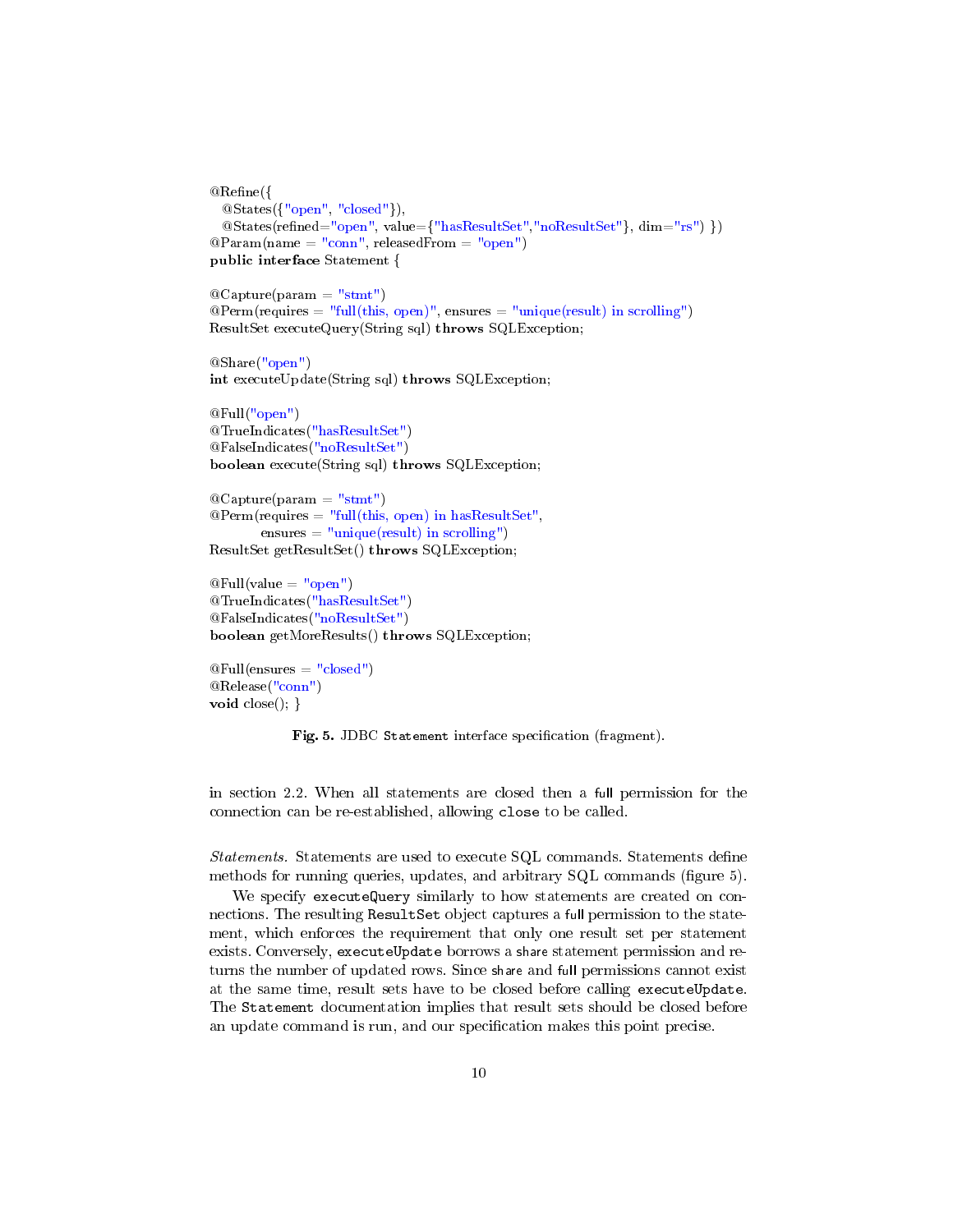The method execute can run any SQL command. If it returns true then the executed command was a query, which we indicate with the state has ResultSet. getResultSet requires this state and returns the actual query result.

In rare cases a command can have multiple results, and getMoreResults advances to the next result. Again, true indicates the presence of a result set. We use a full permission because, like execute methods, getMoreResults closes any active result sets, as stated in that method's documentation: Moves to this Statement object's next result, returns true if it is a ResultSet object, and implicitly closes any current ResultSet object(s) obtained with the method getResultSet.

Besides a plain Statement interface for sending SQL strings to the database, JDBC defines two other flavors of statements, prepared and callable statements. The former correspond to pattern into which parameters can be inserted, such as search strings. The latter correspond to stored procedures.

Since these interfaces are subtypes of Statement they inherit the states defined for Statement. The additional methods for prepared statements are straightforward to define with these states, while callable statements need an additional state distinction for detecting NULL cell values.

Overall, we were surprised at how well our approach can capture the design of the Statement interface.

Result sets. ResultSet is the most complex interface we encountered. We already discussed its most commonly used features in section 2. In addition, result sets allow for random access of their rows, a feature that is known as "scrolling". Scrolling caused us to add a *begin* state in addition to the *valid* and *end* states. Furthermore, the cell values of the current row can be updated, which caused us to add orthogonal substates inside valid to keep track of pending updates (in parallel to read and unread, see figure 2).

Finally, result sets have a buffer, the "insert row", for constructing a new row. The problem is that, quoting from the ResultSet documentation for moveTo-InsertRow, "[o]nly the updater, getter, and insertRow methods may be called when the cursor is on the insert row." Thus, scrolling methods are not available while on the insert row, although the documentation for these methods does not hint at this problem.

Our interpretation is to give result sets two modes (i.e., states), scrolling and *inserting*, where the former contains the states for scrolling (shaded in figure 1) as substates. moveToInsertRow and moveToCurrentRow switch between these modes. In order to make the methods for updating cells applicable in both modes we use method cases which account for all 82 methods with multiple cases in ResultSet (see table 2).

Figure 6 shows a fragment of the ResultSet interface with our actual protocol annotations. Notice how the two modes affect the methods previously shown in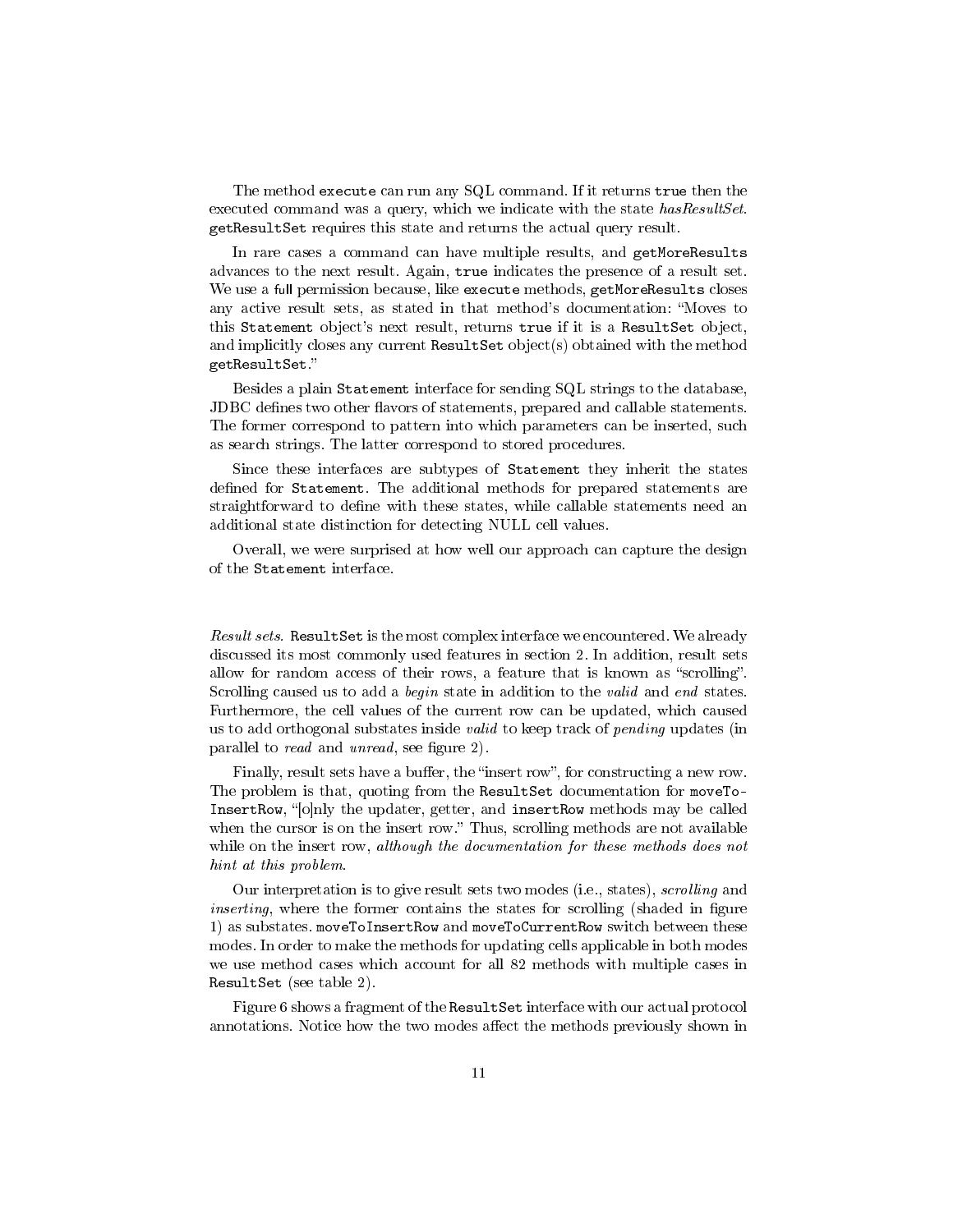figure 2. The figure also shows selected methods for scrolling, updating (including method cases), and inserting.<sup>4</sup>

# 4 Beehive: Verifying an intermediary library

This section summarizes a case study in using Plural for checking API compliance in a third-party open source code base, Apache Beehive. In the process we specified protocols for several other APIs besides  $JDBC$  (see section 3) including a simple protocol for Beehive itself.

**Beehive<sup>5</sup>** is an open-source library for declarative resource access. We have focused on the part of Beehive that accesses relational databases using JDBC. Beehive clients define Java interfaces and, using Java annotations, choose which SQL commands should be executed when a method in those interfaces is called. Notice that this design is highly generic: the client-specified SQL commands can include parameters that are filled with the parameters passed to the associated method. Beehive then generates code implementing the client-defined interfaces that simply calls a generically written SQL execution engine, JdbcControl, whose implementation we discuss below.

We first describe the APIs used by Beehive before discussing the challenges in checking that Beehive correctly implements a standard Java and its own API.

#### 4.1 Checked Java standard APIs

We specified four Java standard APIs used by Beehive, highlighting Plural's ability to treat APIs orthogonally.

**JDBC.** We described the JDBC specification in section 3. Since Beehive has no apriori knowledge of the SQL commands being executed (they are provided by a client), it uses the facilities for running "any" SQL command described in section 3. Its use of result sets is limited to reading cell values, and a new statement is created for every command. We speculate that the Beehive developers chose this strategy in order to ensure that result sets are never rendered invalid from executing another  $SQL$  command, which ends up helping our analysis confirm just that.

Beehive is tricky to reason about because it aliases result sets through fields of various objects. Plural's modular approach nonetheless allowed us to move outwards from methods calling into JDBC to callers of those methods. In other words, we followed a process of running Plural "out of the box" on a given Beehive class first. Places where Plural issued warnings usually required annotations on method parameters (or for state invariants). Running Plural again would possibly result in warnings on the methods calling the previously annotated methods. Providing annotations for these methods would move the warnings

 $<sup>4</sup>$  updateInt defines two cases, which are both based on a borrowed full permission.</sup> One case requires that permission in the *valid* state and ensures *pending*, while the other case requires and ensures insert.

<sup>5</sup> http://beehive.apache.org/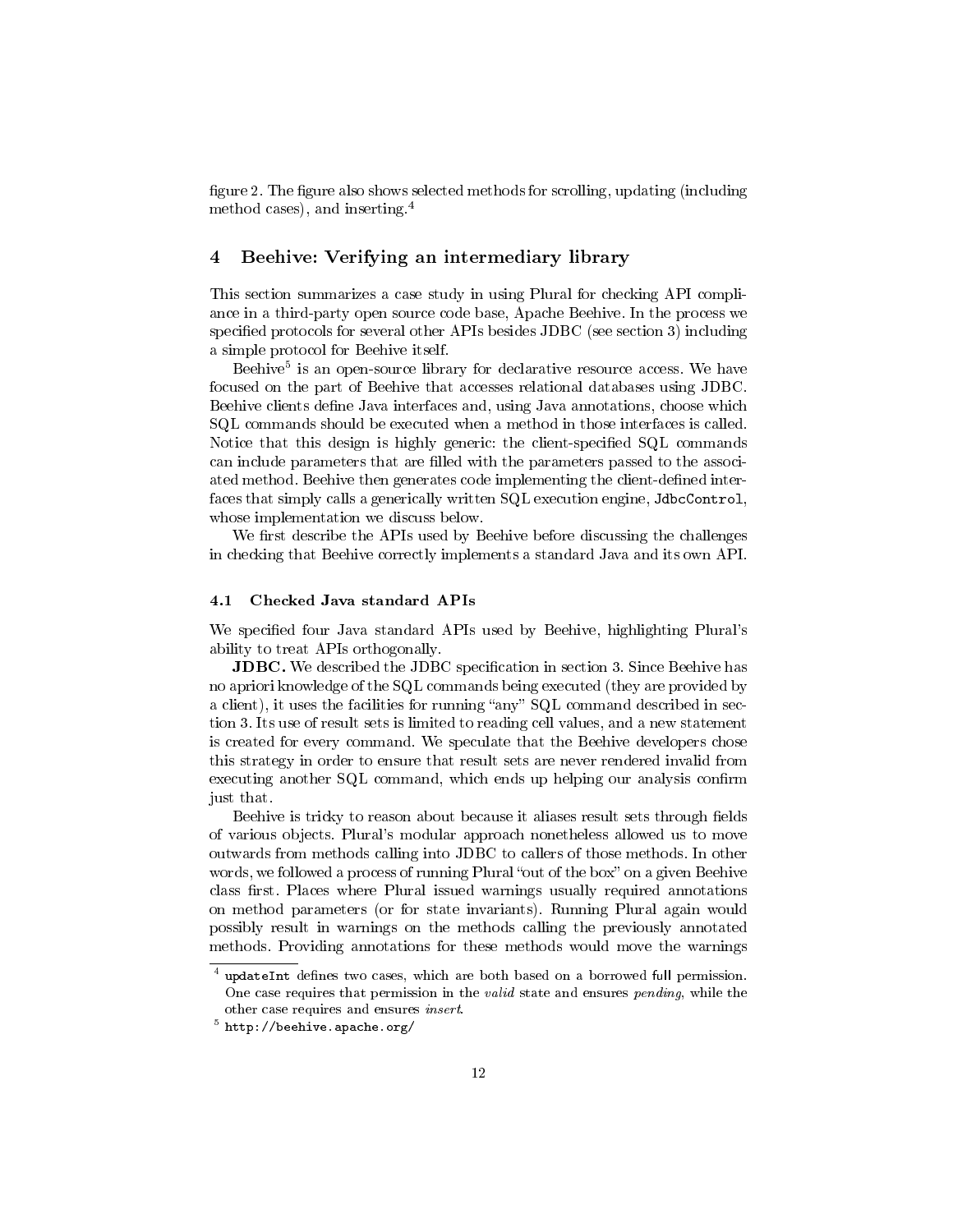```
@Rene({
  @States({"open", "closed"}),
  @States(\text{refined} = "open", value = {``scaling", "inserting"}),@States(refined = "scrolling", value = {"begin", "valid", "end"}, dim = "row"),\mathcal{Q}States(refined = "valid", value = {"read", "unread"}, dim = "access"),
  @States(refined = "valid", value = {"noUp dates", "pending", dim = "update")}/∗...∗/ })
\mathbf{\Omega}Param(name = "stmt", releasedFrom = "open")
public interface ResultSet {
```
 $//$  changes from figure 2

 $\mathbb{Q}$ Full(guarantee = "scrolling", requires = "noUpdates") @TrueIndicates("valid") boolean next() throws SQLException;

 $\mathbb{Q}$ Full(guarantee = "scrolling", requires = "valid", ensures = "read") int getInt(int columnIndex) throws SQLException;

```
\mathbf{QPure}(\text{guarantee} = "scrolling", \text{ requires } = "read", \text{ ensures } = "read")boolean wasNull() throws SQLException;
```
// scrolling and updating result sets

```
@Pure("open")
@TrueIndicates("begin")
boolean isBeforeFirst() throws SQLException;
```

```
\mathbb{Q}Full(guarantee = "open", requires = "updatable")
@Cases({
  \mathbf{QPerm}(\mathbf{requires} = "this in valid", ensures = "this in pending"),\mathcal{Q}Perm(requires = "this in insert", ensures = "this in insert")
})
void updateInt(int columnIndex, int x) throws SQLException;
```

```
\mathbb{Q}Full(guarantee = "scrolling", requires = "pending", ensures = "noUpdates")
void updateRow() throws SQLException;
```

```
\mathbb{Q}Full(guarantee = "open", ensures = "insert")
void moveToInsertRow() throws SQLException; }
```
Fig. 6. JDBC ResultSet interface specification (fragment).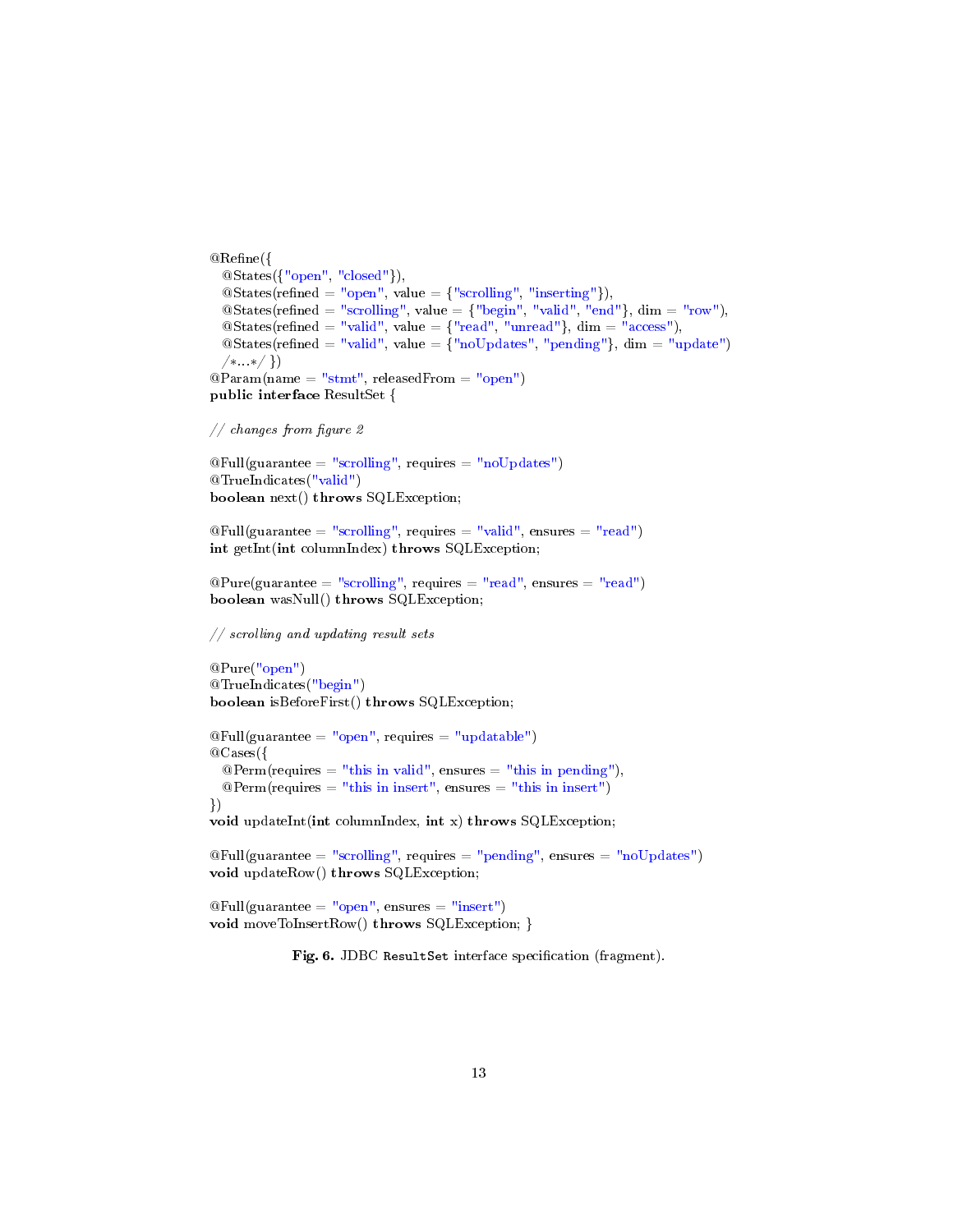again until a calling method was able to provide the required permissions by itself because it created the needed API object.

Collections API. Beehive generically represents a query result row as a map from column names to values. One such map is created for each row in a result set and added to a list which is finally returned to the client.

The Java Collections API defines common containers such as lists and maps. Iterators are available for retrieving all elements in a container one by one. Maps provide views of their keys, values, and key-value pairs as sets. Lists support sublist views that contain a subsequence of the list's elements. Views are "backed" by the underlying container, i.e., changes to the view affect the underlying container.

We specified the Collections API following our previous work [7]. Iterators are challenging because they do not tolerate "concurrent modification" of the underlying collection. We address this problem by capturing a immutable collection permission in the iterator [4, 7]. Views can be similarly handled by capturing a permission from the underlying collection when creating the view.

Regular expressions. Regular expressions are only used once in Beehive. The pattern being matched is a static field in one of Beehive's classes, which we annotate with @Imm.

The API includes two classes. A Pattern is created based on a given regular expression string. Then, clients call find or match to match the pattern in a given string. The Matcher resulting from these operations can be used to retrieve details about the current match and to find the next matching substring.

We easily specified this protocol in Plural. As with iterators, we capture a immutable Pattern permission in each Matcher. We use a typestate matched to express a successful match and require it in methods that provide details about the last match.

Exceptions. When creating an exception, a "cause" (another exception) can be set once, either using an appropriate constructor or, to our surprise, using the method initCause. The latter is useful when using exceptions defined before causes were introduced in Java 1.4. Beehive uses initCause to initialize a cause for such a legacy exception, NoSuchElementException. This protocol is trivial to specify in Plural, but it was fascinating that even something as simple as exceptions has a protocol.

Recurring patterns. There were at least three common challenges that we found across several of the APIs we specified.

1. We were surprised how prevalent *dynamic state test* methods are, and how important they are in practice. We found dynamic state test methods in JDBC, Collections, and regular expressions, and a large number of them in JDBC alone. For example, the method hasNext in the Java Iterator interface tests whether another element is available ([4], cf. section 4.2), and isEmpty tests whether a collection is empty. It was crucial for handling the Beehive code that our approach can express and benefit from the tests that are part of JDBC's facilities for executing arbitrary SQL commands.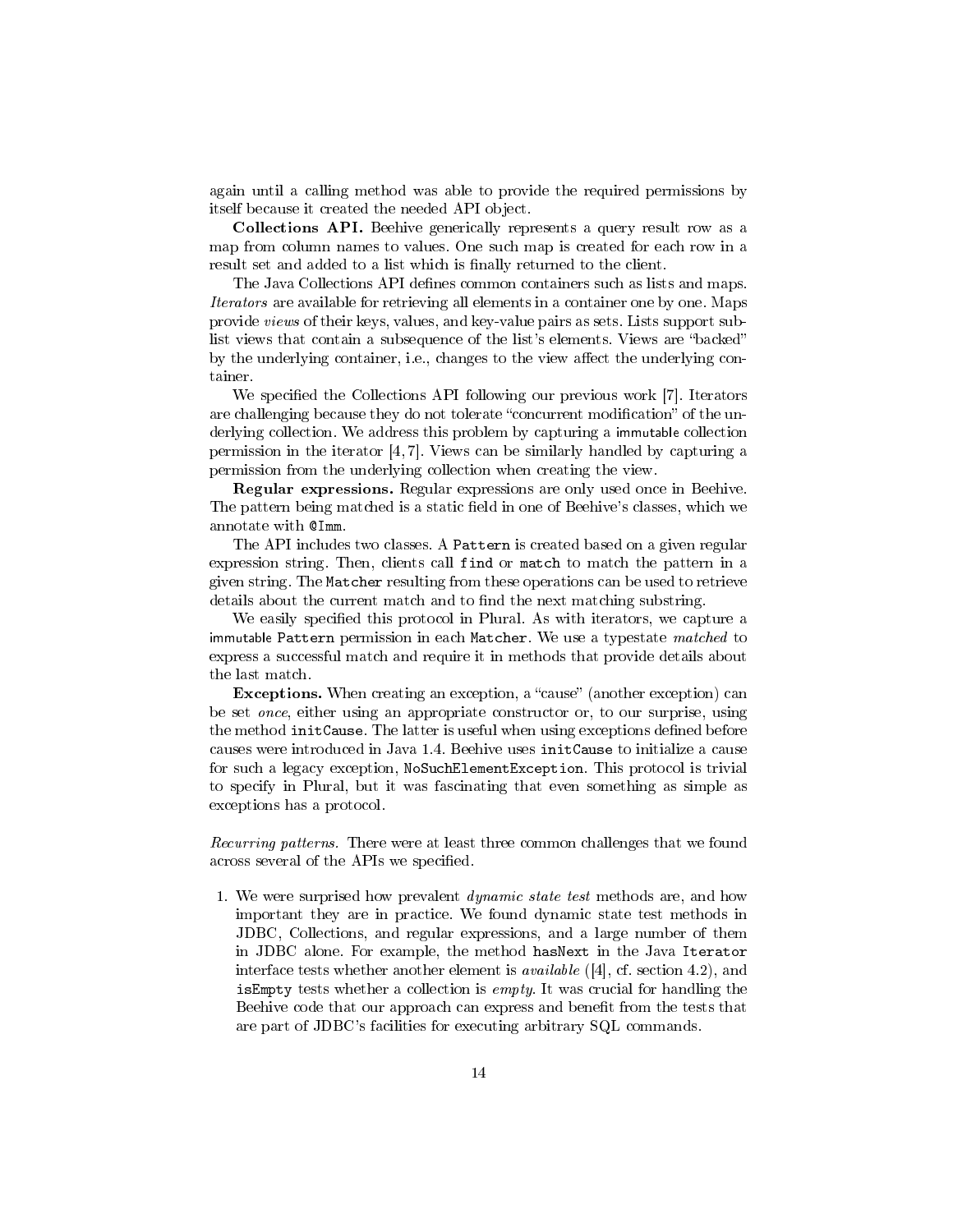- 2. We also found protocols involving multiple interdependent objects in these APIs (and very prevalent in JDBC). We could model these protocols by capturing and later releasing permissions.
- 3. We used method cases in JDBC and the Collections API. As previously shown, method cases can be used to specify full Java iterators, which may modify the underlying collection [4].

We believe that these are crucial to address in any practical protocol checking approach; our approach was expressive enough to handle these challenges for all the examples in our case study (see section 3).

#### 4.2 Protocol Implementations

This section summarizes challenges in checking that Beehive implements the Java iterator API and that Beehive's main class is implemented correctly assuming clients follow Beehive's API protocol.

Implementing an iterator. Beehive implements an Iterator over the rows of a result set. Figure 7 shows most of the relevant code. We use state invariants, i.e., predicates over the underlying result set (see section 2.2), to specify iterator states. Notice that alive is our default state that all objects are always in. Thus its state invariant is a conventional class invariant [27, 2] that is established in the constructor and preserved afterwards.

When checking the code as shown, Plural issues 3 warnings in hasNext (see table 3). This is because our vanilla iterator specification  $[7]$  assumes hasNext, which tests if an element can be retrieved, to be pure. Beehive's hasNext, however, is not pure because it calls next on the ResultSet!

The way to fix this problem depends on whether or not you believe the hasNext method is supposed to be pure in all cases. If you believe it should be pure, you could modify Beehive's implementation of the iterator interface so that all effects are performed in the next method. Alternatively, you can specify the hasNext method as requiring a full permission, which we have done, and which causes the warnings to disappear.

Note that next's specification requires *available*, which guarantees that  $\_primed$  is true (see figure 7), making the initial check in next superfluous (if all iterator clients were checked with Plural as well).

Formalizing Beehive client obligations. Beehive is an intermediary library for handling resource access in applications: it uses various APIs to access these resources and defines its own API through which applications can take advantage of Beehive. We believe that this is a very common situation in modern software engineering: application code is arranged in layers, and Beehive represents one such layer. The resource APIs, such as JDBC, reside in the layer below, while the application-specific code resides in the layer above, making applications using Beehive appear like an hourglass.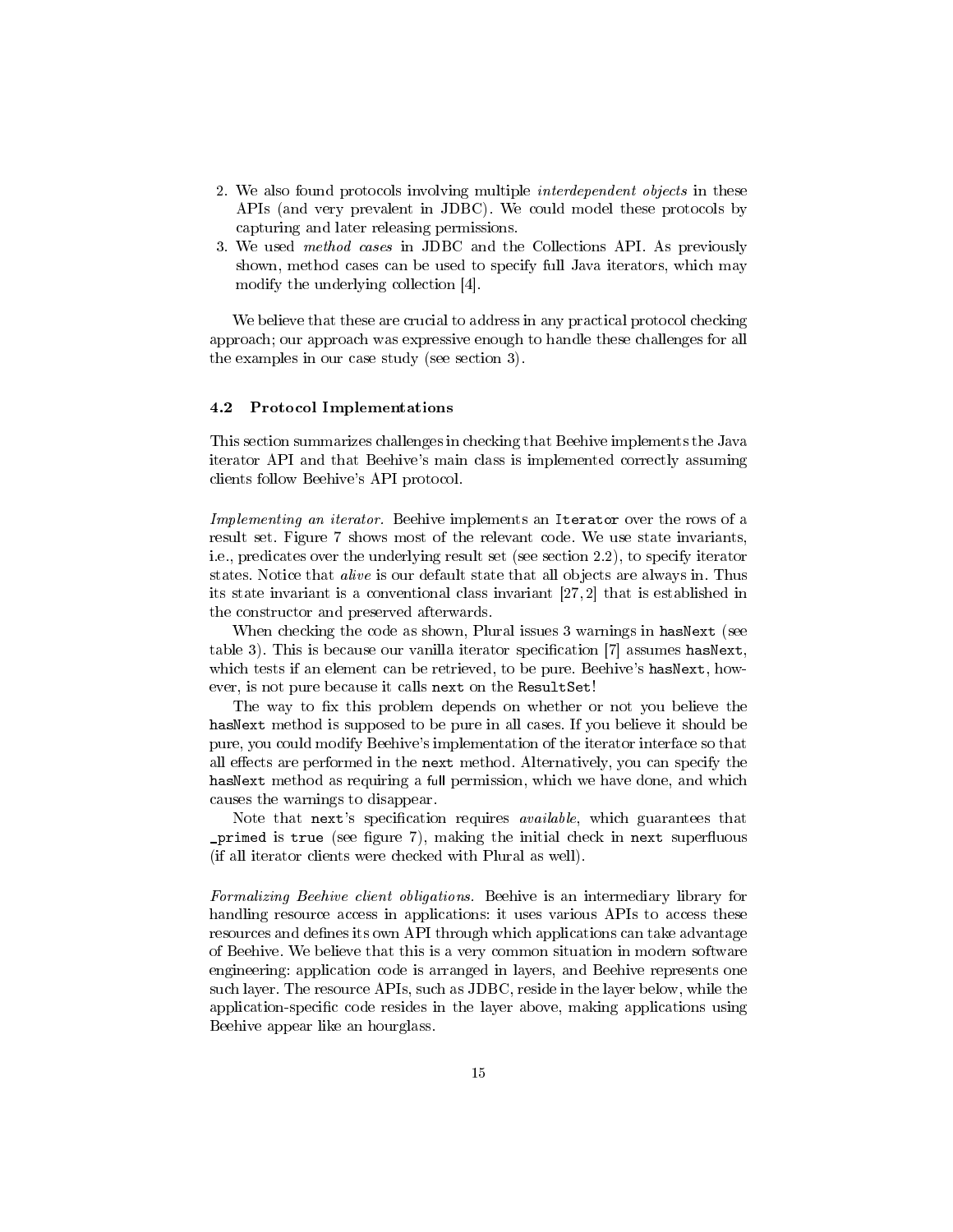```
@ClassStates({
  @State(name="alive",
    inv="full(_rs,scrolling) && full(_rowMapper) in init &&
         \text{primed} == \text{true} => \text{rs in valid}"),
  @State(name="available", inv="prime == true") })
@NonReentrant
public class ResultSetIterator implements java.util.Iterator {
  private final ResultSet rs;
  private final RowMapper _rowMapper;
  private boolean prime = false;@Pure(guarantee = "next", fieldAccess = true)@TrueIndicates("available")
  public boolean hasNext() {
   if ( primed) { return true; }
    try {
        primed = rs.next();} catch (SQLException sqle) { return false; }
    return _primed;
  }
  \mathbb{Q}Full(requires = "available", ensures = "hasCurrent", fieldAccess = true)
  public Object next() {
    try {
      if (! primed) {
        primed = rs.next();
        if \left( \begin{smallmatrix} 1 & \cdots & 0 \\ \cdots & \cdots & \cdots & 0 \end{smallmatrix} \right)throw new NoSuchElementException();
        }
      }
      // reset upon consumption
      \_primed = \mathbf{false};return _rowMapper.mapRowToReturnType(/∗ analysis−only ∗/ _rs);
    } catch (SQLException e) {
        // Since Iterator interface is locked, all we can do
        // is put the real exception inside an expected one.
        NoSuchElementException xNoSuch = new NoSuchElementException("
             ResultSet exception: " + e;
        xNoSuch.initCause(e);
        throw xNoSuch;
    }
} }
```
Fig. 7. Beehive's iterator over the rows of a result set (constructor omitted). Plural issues warnings because hasNext is impure.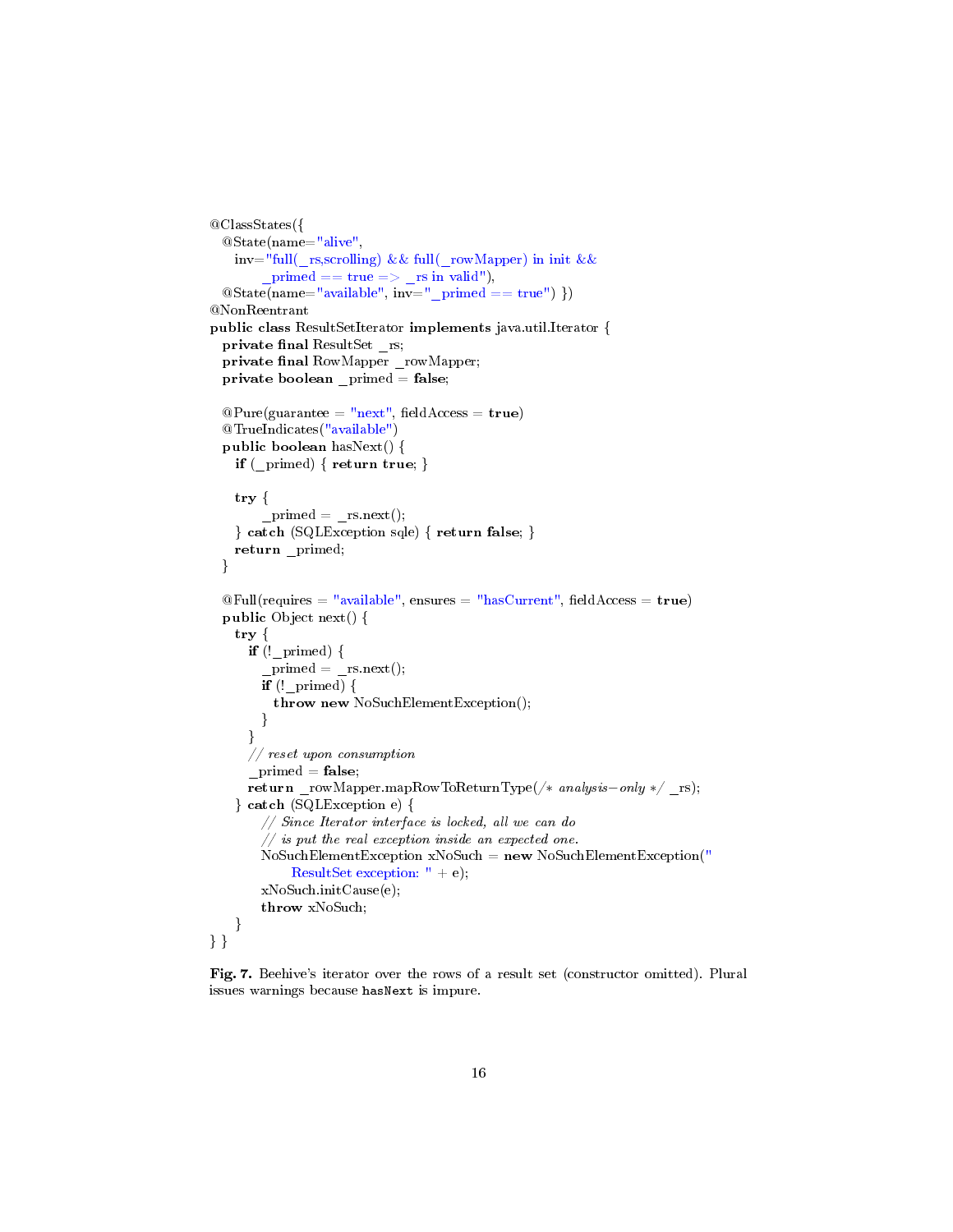Beehive's API is defined in the JdbcControl interface, which Jdbc-ControlImpl implements. JdbcControlImpl in turn is a client to the JDBC API. JdbcControlImpl provides three methods onAcquire, invoke, and onRelease to clients. The first one creates a database connection, which the third one closes. invoke executes an SQL command and, in the case of a query, maps the result set into one of several possible representations. One representation is the iterator mentioned above; another one is a conventional List. Each row in the result is individually mapped into a map of key-value pairs (one entry for each cell in the row) or a Java object whose fields are populated with values from cells with matching names.

Notice that some of these representations, notably the iterator representation, of a result require the underlying result set to remain open. The challenge now is to ensure that onRelease is not called while these are still in use because closing the connection would invalidate the results. This requirement is identical to the one we described for immediate clients of Connection, and thus we should be able to specify it in the same way.

However, the connection is in this case a field of a surrounding Beehive JdbcControlImpl object, and Plural has currently no facility for letting Jdbc-ControlImpl clients keep track of the permission for one of its fields. Therefore, we currently work with a simplified JdbcControlImpl that always closes result sets at the end of invoke. Its specification, as desired, enforces that onAcquire is called before onRelease and invoke is only called "in between" the other two. This, however, means that our simplified JdbcControlImpl does not support returning iterators over result sets to clients, since they would keep result sets open. Overcoming this problem is discussed in the next section.

As mentioned, Beehive generates code that calls invoke. The generated code would presumably have to impose usage rules similar to the ones for invoke on its clients. Plural could then be used to verify that the generated code follows JdbcControlImpl's protocol.

# 5 PMD: Scalability

We used the version of PMD included in the DaCapo 2006-10-MR2 benchmarks<sup>6</sup> to investigate how Plural can be used to check existing large code bases. In the next section this case study is used for direct comparison with state-of-the-art global protocol analyses [10, 30], which typically focus on simple protocols such as the well-known iterator protocol. Iterators are widely used in PMD, and most iterations in PMD are over Java Collections (see section 4.1), but PMD implements a few iterator classes over its own data structures as well.

Iterator protocol. We decided to focus on the simple and well-known iterator protocol (see section 4.1). It took one of the authors 75 minutes to examine and specify PMD, a specification that ultimately consisted of just 15 annotations.

 $^6$  http://dacapobench.org/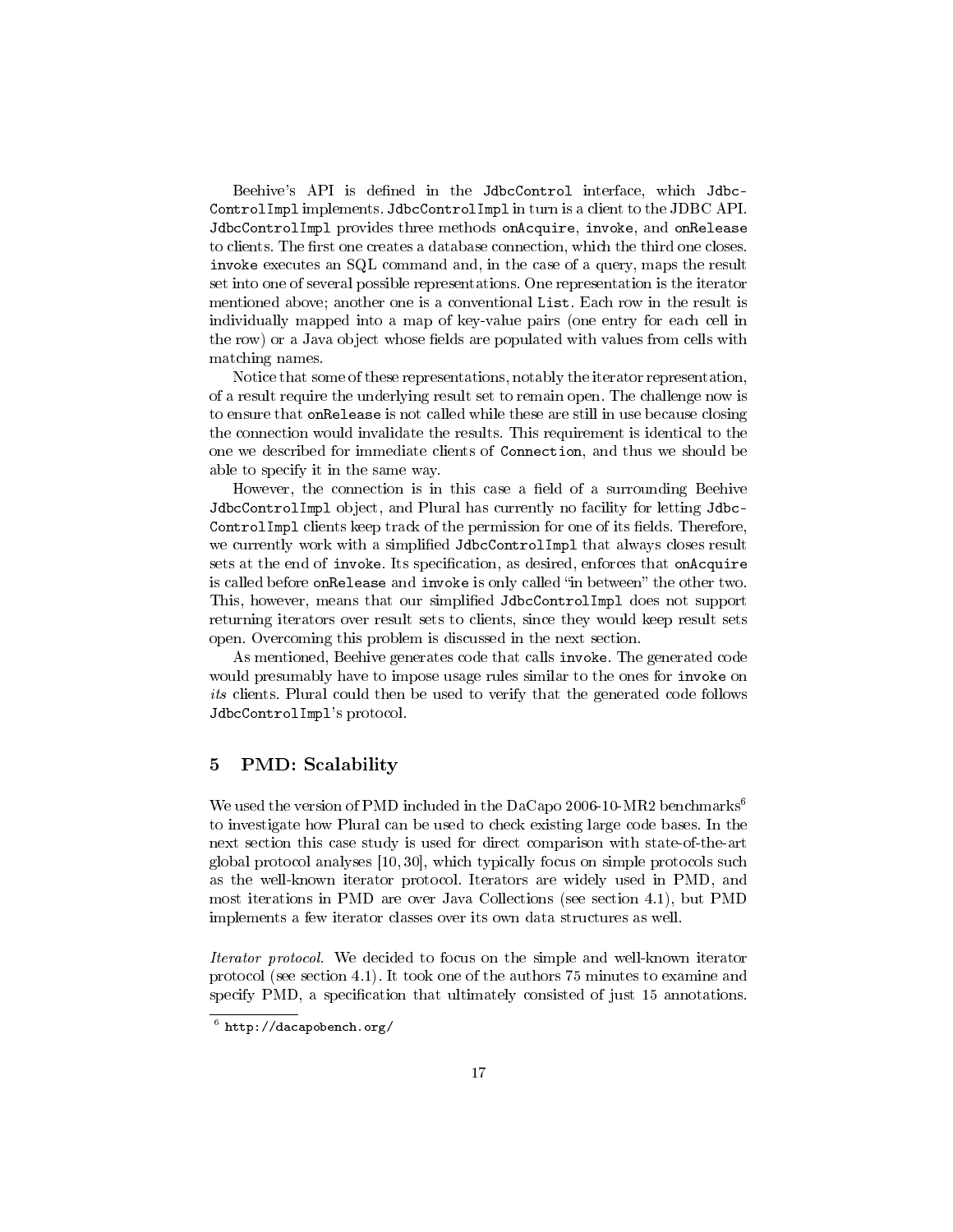This then enabled Plural to check that this protocol is followed all across PMD, which includes 170 distinct calls to the next method defined in the Iterator interface. Most iterator usages could be verified by Plural without any additional annotations because they are entirely local to a method. Annotations were needed where iterators were returned from a method call inside PMD and then used elsewhere. In one place an iterator is passed to a helper method after checking hasNext, and we could express the contract of this helper method with a suitable annotation.

Iterator implementations. PMD implements three iterators of its own. In one of them, TreeIterator, the implementation of hasNext is not only impure, like Beehive's iterator, but advances the iterator every time it is called. Thus, failure to call next after hasNext results in lost elements. The other iterators exhibit behavior compatible with the conceptual purity of hasNext: next is used to prefetch the element to be returned the *next* time it is called before returning the current element. hasNext then simply checks the pre-fetched element is valid, which is typically a pure operation.

In light of these and the iterator implementation in Beehive (figure  $7$ ), it appears legitimate to ask whether hasNext is really a pure operation. This would have significant consequences for behavioral specification approaches like the JML  $[27]$  or  $Spec \# [2]$  because they use pure methods in specifications. Conventionally, the specification of next in the JML would be "requires hasNext()", but that would be illegal if has Next was not pure. In contrast, our specifications are more robust to the non-purity of hasNext. In fact, Plural can verify iterator usage in PMD with a full permission for hasNext with the same precision.

#### 6 Evaluation

This section summarizes overhead and precision of applying Plural to Beehive and discusses improvements to the tool to address remaining challenges.

Annotation overhead: The price of modularity. The overhead for specifying Beehive is summarized in table 3. We used about 1 annotation per method and 5 per Beehive class, for a total of 66 annotations in more than 2,000 lines, or about one annotation every 30 lines. Running Plural on the 12 specified Beehive source files takes about 34 seconds on a 800 Mhz laptop with 1GB of heap space for Eclipse including Plural.

For PMD we mentioned in section 5 that we only needed 15 annotations in total, which one of the authors provided in approximately 75 minutes. Thus, checking the iterator protocol was straightforward and imposed almost no overhead. Running Plural on PMD's entire codebase of 40KLOC in 446 files (with the same configuration as for Beehive) takes about 15 minutes.

Precision: A benefit of modularity. Plural reports 9 problems in Beehive. Three of them are due to the impure hasNext method in ResultSetIterator (see section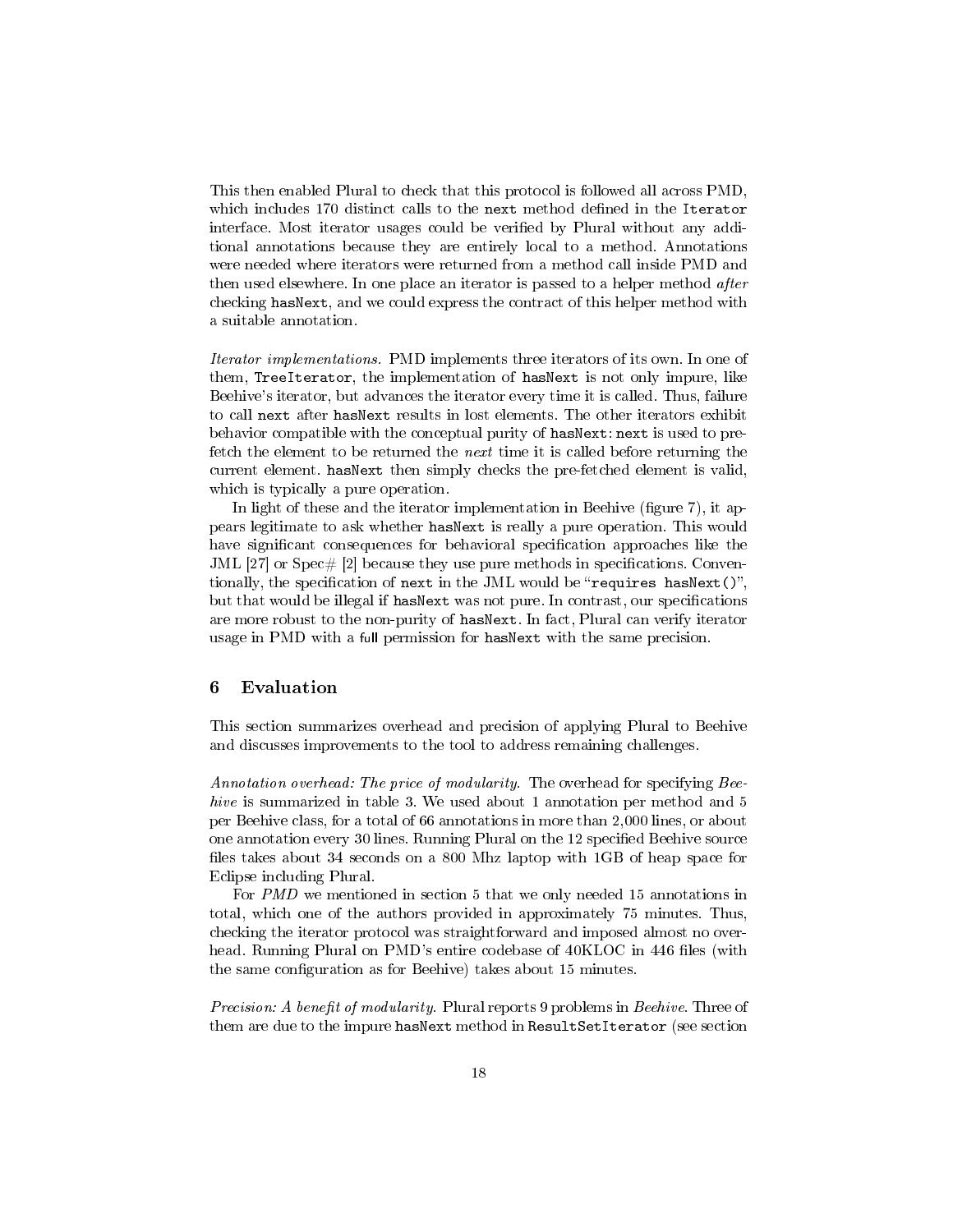|                                | Lines      | Annotations |   | <b>Plural False</b> |                                     |                  |
|--------------------------------|------------|-------------|---|---------------------|-------------------------------------|------------------|
| Beehive class                  |            |             |   |                     | Methods Meths. Invs. Total warnings | pos.             |
| DefaultIteratorResultSetMapper | 37<br>2    |             | 0 |                     |                                     |                  |
| DefaultObjectResultSetMapper   | 127        |             |   |                     |                                     |                  |
| JdbcControlImpl                | 521<br>13  | 13          |   | 14                  |                                     |                  |
| ResultSetHashMap               | 85.<br>9   | 9           |   | 9                   |                                     |                  |
| ResultSetIterator              | 106<br>4   |             | 3 |                     | 3                                   | $\left( \right)$ |
| ResultSetMapper                | 32         | 2           |   | 2                   |                                     | O                |
| RowMapper                      | 260<br>5   | 9           |   | 10                  |                                     | 0                |
| RowMapperFactory               | 156        | 3           |   | 3                   |                                     |                  |
| RowToHashMapMapper             | 2<br>57    |             |   | 5                   |                                     | $\mathbf{0}$     |
| RowToMapMapper                 | 49         | 4           |   | 5                   |                                     | O                |
| RowToObjectMapper              | 3<br>236   | 4           |   |                     |                                     | 0                |
| SqlStatement                   | 511<br>14  |             |   | 4                   |                                     | 0                |
| Total                          | 65<br>2158 | 59          |   | 66                  | 9                                   | 5                |

Table 3. Beehive classes checked with Plural. The middle part of the table shows annotations (on methods, invariants, and total) added to the code. The last 2 columns indicate Plural warnings and false positives.

4.2). Letting hasNext use a full permission removes these warnings. Another warning in JdbcControlImpl is caused by an assertion on a field that arguably happens in the wrong method: invoke asserts that the database connection is open before delegating the actual query execution to another, "protected" method that uses the connection. Plural issues a warning because a subclass could override one, but not the other, of these two methods, and then the state invariants may no longer be consistent. The warning disappears when moving the assertion into the protected method. Furthermore we note our state invariants guarantee that the offending runtime assertion succeeds.

The remaining warnings issued by Plural are false positives. This means that our false positive rate is is around 1 per 400 lines of code. We consider this to be quite impressive for a behavioral verification tool applied to complicated APIs (JDBC and others) and a very challenging case study subject (Beehive).

The false positive rate in PMD is extremely low. Warnings remained only in three places where PMD checks that a set is non-empty before creating an iterator and immediately calling next to get its first element. This is also mentioned as a source of imprecision in the most recent global protocol compliance checkers, which check for the same iterator protocol in PMD with 6 [10] and 2 [30] remaining warnings, respectively.

Future improvements. The remaining warnings in Beehive fall into the following categories:

- Reflection (1). Plural currently cannot assign permissions to objects created using reflection in RowMapperFactory.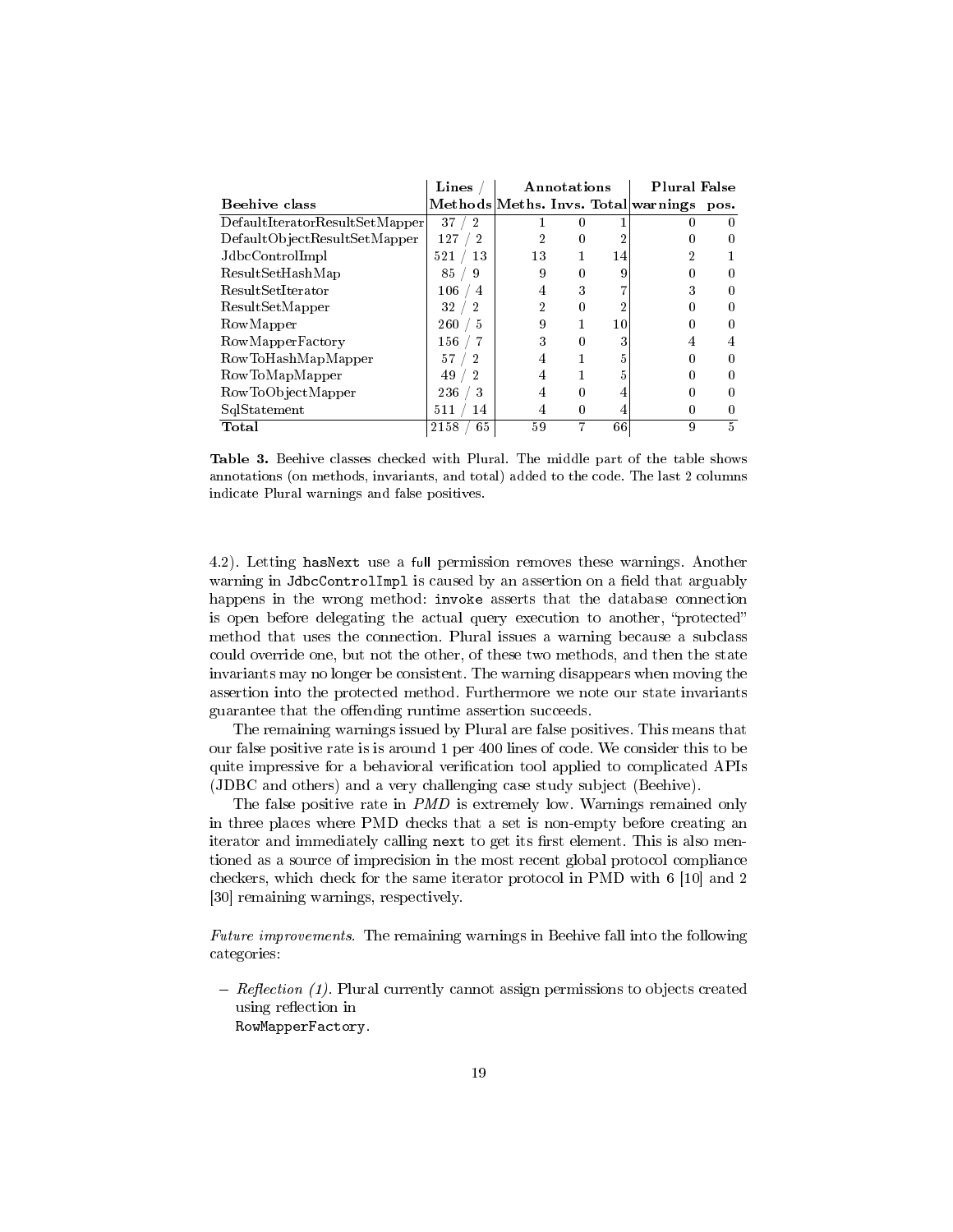- $S$  Static fields (3). RowMapperFactory manipulates a static map object, which we specified to require full permissions. For soundness, we only allow duplicable permissions, i.e., share, pure, and immutable, on static fields.
- Complex invariant (1). JdbcControlImpl opens a new database connection in onAcquire only if one does not already exist. We currently cannot express the invariant that a non-null field implies a permission for that field, which would allow Plural to verify the code.

These are common sources of imprecision in static analyses. We are considering tracking fields as implicit parameters in method calls, as discussed in section 4.2, and static fields could be handled in this way as well. Related to this issue is also a place in Beehive where a result set that was assigned to a field in the constructor is implicitly passed in a subsequent method call. We turned it into an explicit method parameter for now (the call to mapRowToReturnType in figure 7). Java $(X)$  has demonstrated that fields can be tracked individually  $[14]$ , although we would like to track permissions for "abstract" fields that do not necessarily correspond to actual fields in the code. We are also working on a strategy for handling object construction through reflection, and on generalizing the state invariants expressible in Plural.

We also simplified the Beehive code in a few places where our approach for tracking local aliases leads to analysis imprecisions. Since local alias tracking is orthogonal to tracking permissions we used the simplest available, sound solution in Plural, which is insufficient in some cases. We plan to evaluate other options.

Problems occur when the same variable is assigned different values on different code paths, usually depending on a condition. When these code paths rejoin, Plural assumes that the variable could point to one of several locations, which forbids strong updates. We are investigating using more sophisticated approaches that avoid this problem. Alternatively, Plural will work fine when the part of the code that initializes a variable on different paths is refactored into a separate method. Notice, however, that tracking local aliasing is a lot more tractable than tracking aliasing globally. Permissions reduce the problem of tracking aliasing globally to a local problem.

Finally, we assumed one class to be non-reentrant, but we believe a more complicated specification would allow the class to be analyzed assuming reentrancy. Our approach conservatively assumes that all classes are re-entrant [7]—meaning that within the dynamic scope of a method, another method of the same class may be invoked with the same receiver object—but in practice that is not always the developer's intention. Therefore, we use the (currently unchecked) annotation shown in gure 7 to mark a class as non-reentrant, which causes Plural to omit certain checks during API implementation checking. We are planning on checking this annotation with Plural in the future.

Refactoring option. Notice that besides improving the tool there is usually the option of refactoring the problematic code. We believe that this is an indicator for the viability of our approach in practice, independent of the features supported by our tool: developers can often circumvent tool shortcomings with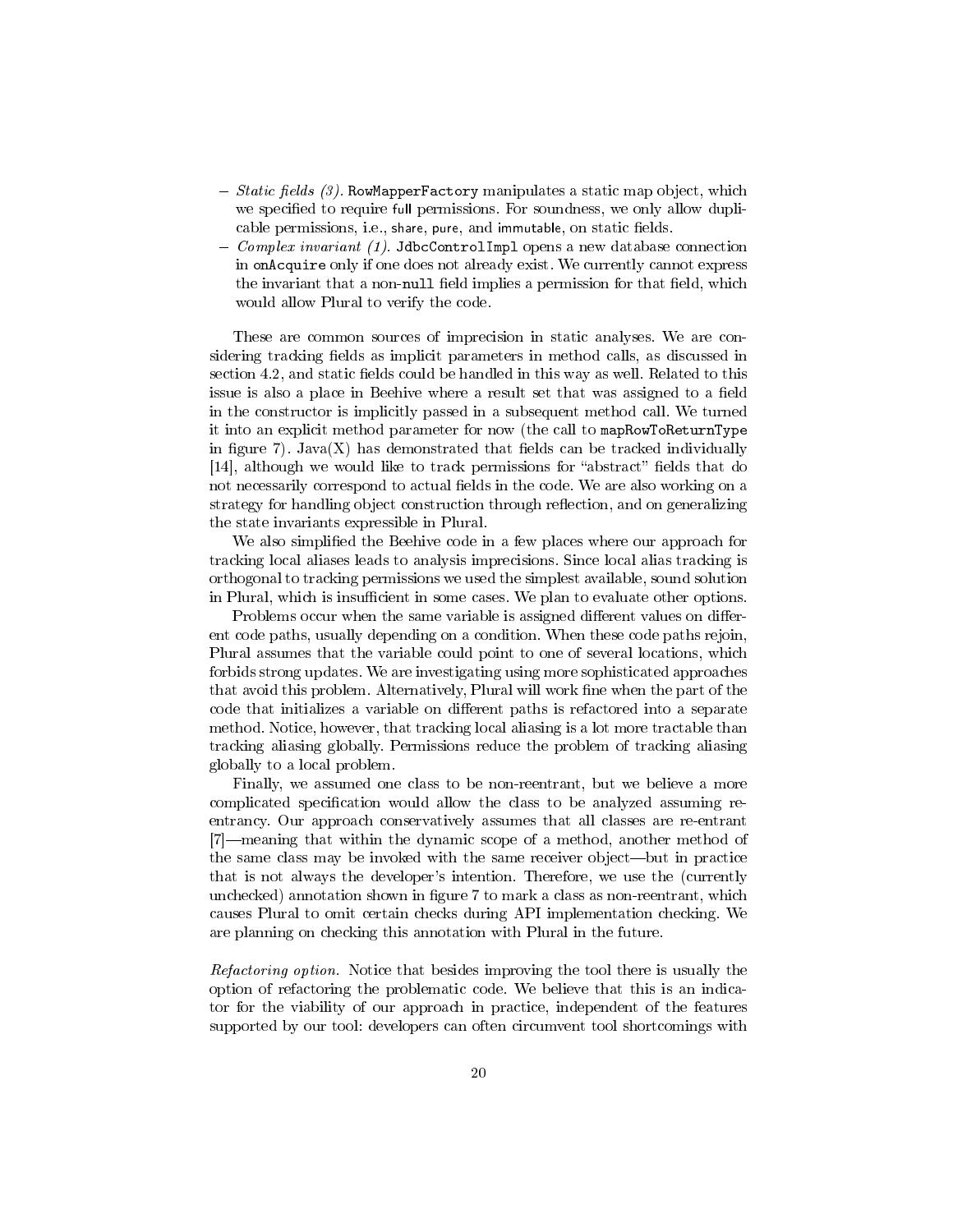(fairly local) code changes. On the other hand, we have not seen many examples that fundamentally could not be handled by our approach.

Iterative process. We noticed that Plural has several characteristics that seem to facilitate its retroactive use with existing code. First, running Plural on unannotated API client code will result in warnings on some of the calls into the API. Removing these warnings requires annotating the client methods in question, which will "move" the warnings to where these methods are invoked. This process continues until it reaches code where API objects are created. In the case of iterators, that is often the method where they are also used, in which case no developer intervention is required. Second, our experience also suggests that checking protocols for different APIs is largely orthogonal. Finally, annotations allow making assumptions about parts of the codebase that one wants to ignore for the time being, for instance because that part of the code is known not to interfere with the API protocol at hand.

## 7 Related Work

We previously proposed access permissions for sound, modular typestate protocol enforcement in the presence of aliasing, first for single-threaded [7] and recently for multi-threaded programs [3]. We showed on paper that the proposed type systems can handle interesting protocols, including iterators. We also developed Plural, an automated tool that embodies our permission-based approach as a static data flow analysis for Java  $[9]$ . A comprehensive description of the Plural tool is part of the first author's dissertation [5]. This paper evaluates our approach for specifying and checking compliance to API protocols using Plural.

A plethora of approaches was proposed in the literature for checking protocol compliance and program behavior in general. These approaches differ significantly in the way protocols are specified, including typestates  $[33, 15, 26, 19,$ 17, 7, type qualifiers [20], size properties [13], direct constraints on ordering [24, 10, 30], type refinements  $[29, 14]$ , first-order  $[27, 2]$  or separation logic  $[32]$ , and various temporal logics [23]. In these approaches, like in ours, usage rules of the  $API(s)$  of interest have to be codified by a developer. Once usage protocols are codified, violations can be detected statically (like in our and most of the above approaches) or dynamically (while the program is executing, e.g. [6, 18]).

Many of the proposed static approaches, including ours, are modular and require developer-provided annotations in the analyzed code in addition to codifying API usage rules (e.g. [17, 14]) but there are also global approaches that require no or minimal developer intervention (e.g. [20, 23]). Unlike previous modular approaches, our approach does not require precise tracking of all object aliases (e.g.  $[15, 17]$ ) or impose an ownership discipline on the heap (e.g.  $[2]$ ) in order to be modular.

Ours is one of the few approaches that can reason about correctly *implement*ing APIs independent from their clients. (Interestingly, all of these approaches that we are aware of are modular typestate analyses [17, 26, 7].) Ours is the only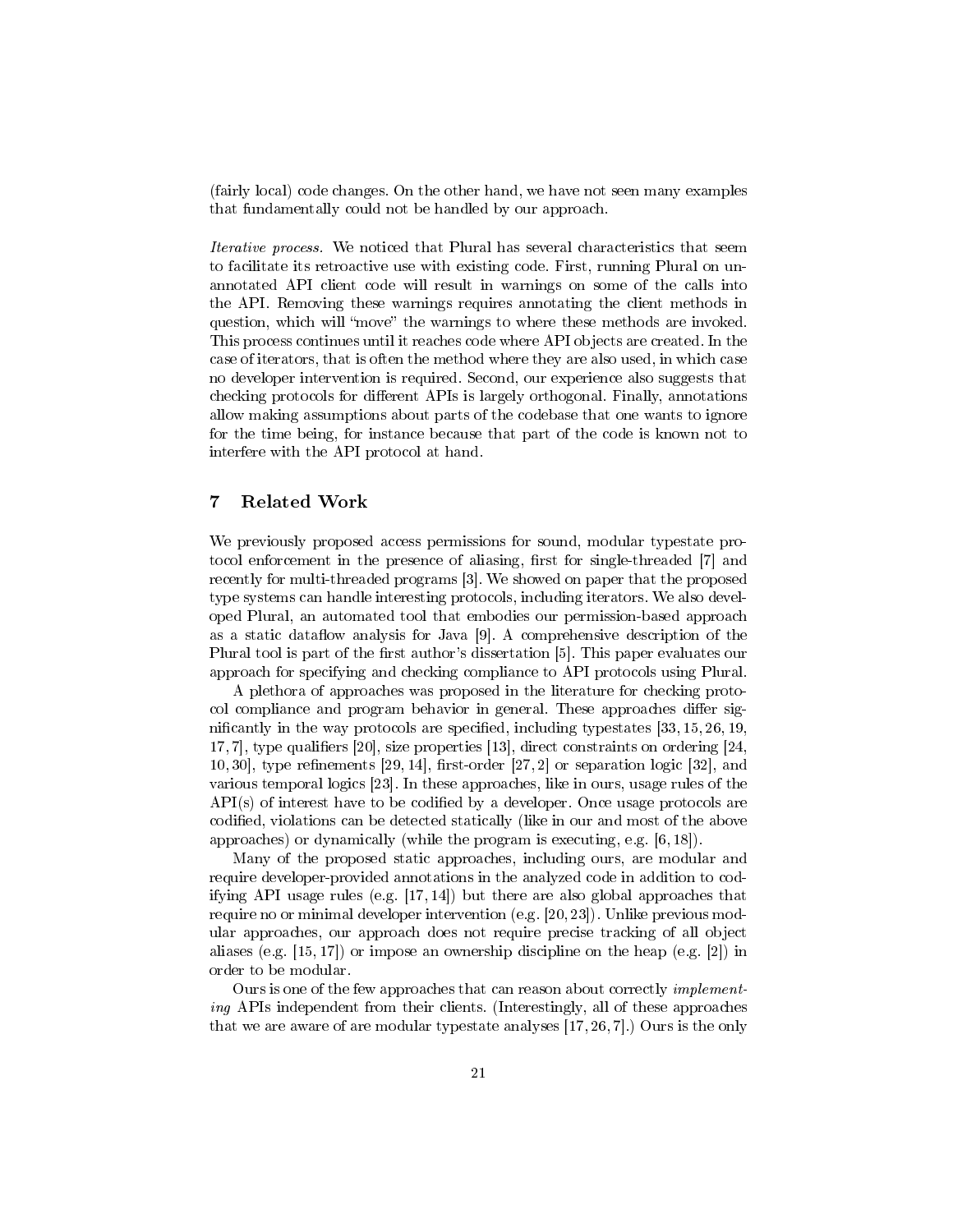approach (that we are aware of) that can verify correct usage and implementation of dynamic state test methods. Several other approaches can verify their correct usage (e.g., [29, 13]), but not their implementation.

Previous modular approaches are often proven sound and shown to work for well-known examples such as file access protocols. But automated checkers are rare, and case studies with real APIs and third-party code hard to find. Notable exceptions include Vault [15] and Fugue [17, 16], which are working automated checkers that were used to check compliance to Windows kernel and .NET standard library protocols, respectively (although Vault requires rewriting the code into its own C-like language).

This paper shows that our approach can be used in practical development tools for enforcing real API protocols. As far as we know, this paper is the first one that reports on challenges and recurring patterns in specifying typestate protocols of large, real APIs. We also report overhead (in terms of annotations) and precision (in terms of false positives) in checking open-source code bases with our tool.

We suspect that empirical results are sparse because APIs such as the ones discussed in this paper would be difficult to handle with existing modular approaches due to their limitations in reasoning about aliased objects. These limitations make it difficult to specify the object dependencies we found in the JDBC, Collections, and Regular Expressions APIs in the Java standard library. Fugue, for instance, was used for checking compliance with the .NET equivalent of JDBC, but the published specification does not seem to enforce that connections remain open while "commands" (the .NET equivalent of JDBC "statements") are in use [16]. Existing work on permissions recognized these challenges [11, 12] but only supports unique and immutable permissions directly and does not track behavioral properties (such as typestates) with permissions.

In contrast to modular checkers, many global analyses have been implemented and empirically evaluated. While model checkers [23] typically have severe limitations in scaling to larger programs, approaches based on abstract interpretations have been shown to scale quite well in practice. "Sound" (see below) approaches rely on a global aliasing analysis [1, 19, 10, 30] and become imprecise when alias information becomes imprecise.

This paper shows that our approach at least matches the most recently proposed global analyses that we are aware of in precision when verifying iterator usage in PMD [10, 30] with extremely low developer overhead. Another previous global typestate analysis has also been used—with varying precision—to check simple iterator protocols, but in a different corpus of client programs [19].

These global typestate-based analyses have been used to make sure that dynamic state test methods are called, but not that the test actually indicated the needed state [19, 10, 30]. For example, the protocols being checked require calling hasNext before calling next in iterators, but they do not check whether hasNext returned true, which with our approach is expressed and ensured easily. Tracematch-based analyses [10, 30] currently lack the expressiveness to capture these protocols more precisely, while approaches based on must-alias information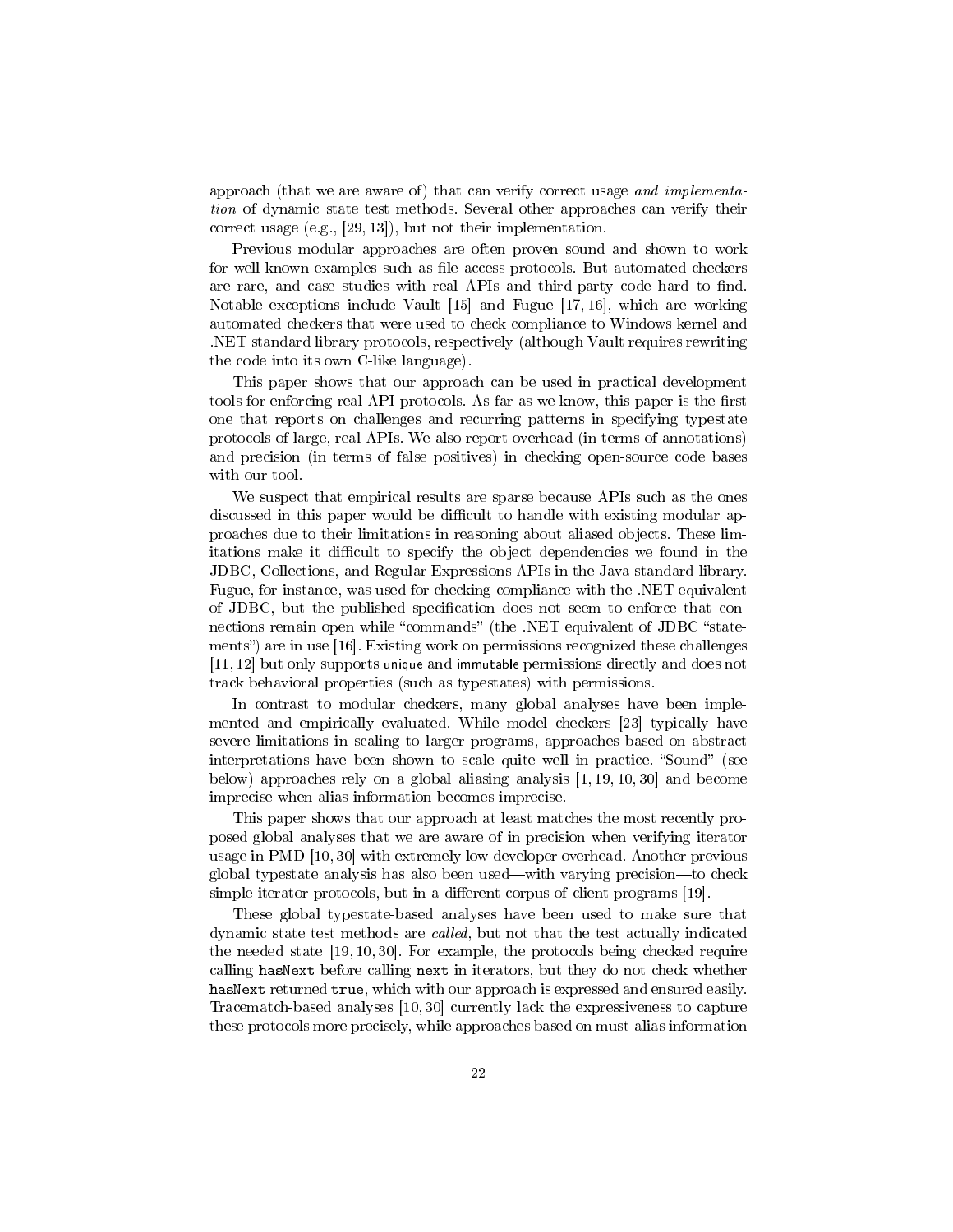(e.g. [19]) should be able to, but do not in their published case studies, encode these protocols. This is arguably an omission in these approaches that, given the importance of dynamic state tests in practice, we believe should be addressed.

Note that our approach, unlike global analyses, can reason about API implementations separately from clients and handles dynamic state tests soundly, as discussed above. Reasoning about API implementations separately from clients is critical for libraries such as Beehive that may have many clients. Our approach also seems to match the precision of global analysis for checking a simple iterator protocol. Additional empirical comparisons with global analyses can be found elsewhere [5].

Lastly, work has been done on inferring API usage protocols  $[31]$  and flagging deviations from commonly followed rules using statistical methods [28]. These approaches are complimentary to ours as the inferred protocols could be specified and checked with our approach.

#### 8 Conclusions

This paper evaluates access permissions for enforcing API protocols using our prototype tool, Plural. It reports on our experience in specifying JDBC and several other important Java standard APIs, identifying common challenges for any practical API protocol enforcement technique. The paper also summarizes case studies in checking third-party open source applications after the fact, i.e., by using Plural on the existing code base, injecting annotations, and performing small refactorings. In future work we plan to evaluate Plural *during* software development.

Intermediary libraries, such as the one we consider in this paper, represent a compelling use case for Plural. Because Plural is modular and can verify implementations of protocols it can be used to verify the library by itself, assuming the specification of underlying APIs and imposing rules on potential clients but without depending on the specifics of a sample client or a concrete implementation of the underlying APIs. Thus, the effort for verifying a library can amortize across the users of the library and the possible combinations of underlying API implementations (such as the drivers for various databases).

To our knowledge, this is the first comprehensive evaluation of a modular protocol checking approach in terms of its ability to specify large, real APIs. We also report annotation overhead and precision in checking open-source code bases with our tool. We find that our approach imposes moderate developer overhead in the form of annotations on classes and methods and produces few false positives. These results indicate that our approach can be used to specify and enforce API protocols in practice. From specifying APIs we notice several recurring patterns including the importance of dynamic state tests, method cases, and the dependency of API objects on each other. The extremely small overhead of enforcing a simple protocol (iterators) in a large code base (PMD) also suggests that our approach can be introduced gracefully into existing projects, with increasing effort for increasingly interesting protocols.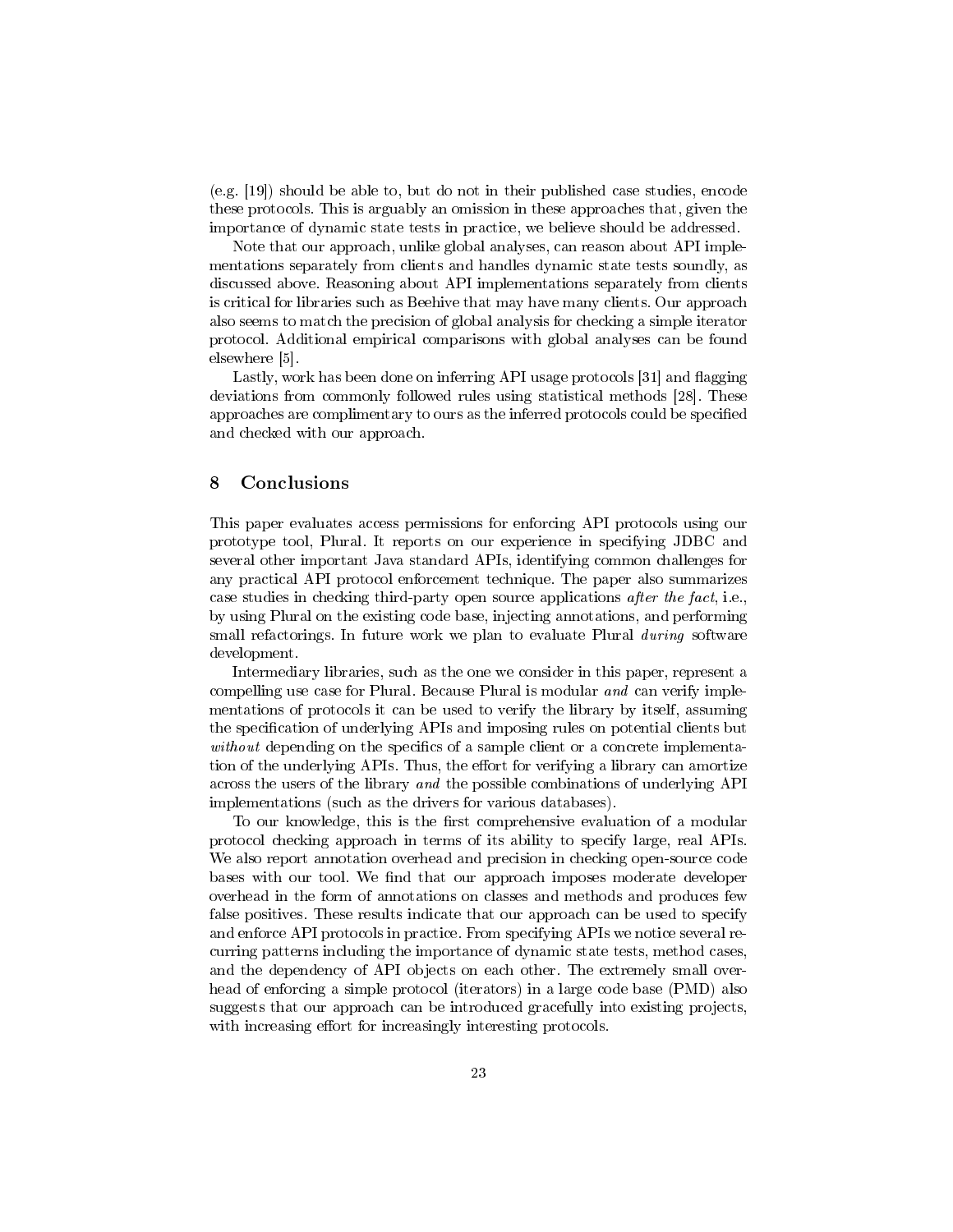Acknowledgments. We thank Ciera Jaspan, Joshua Sunshine, and the anonymous reviewers for feedback on drafts of this paper. This work was supported in part by a University of Coimbra Joint Research Collaboration Initiative, DARPA grant  $\#HR0011-0710019$ , and NSF grant CCF-0811592. Nels Beckman is supported by a National Science Foundation Graduate Research Fellowship (DGE-0234630).

## References

- 1. T. Ball and S. K. Rajamani. Automatically validating temporal safety properties of interfaces. In 8th SPIN Workshop, pages  $101-122$ , May 2001.
- 2. M. Barnett, R. DeLine, M. Fähndrich, K. R. M. Leino, and W. Schulte. Verification of object-oriented programs with invariants. Journal of Object Technology, 3(6):27 56, June 2004.
- 3. N. E. Beckman, K. Bierhoff, and J. Aldrich. Verifying correct usage of Atomic blocks and typestate. In ACM Conference on Object-Oriented Programming, Systems, Languages & Applications, pages  $227-244$ , Oct. 2008.
- 4. K. Bierhoff. Iterator specification with typestates. In 5th International Workshop on Specification and Verification of Component-Based Systems, pages 79–82. ACM Press, Nov. 2006.
- 5. K. Bierhoff. API Protocol Compliance in Object-Oriented Software. PhD thesis, Carnegie Mellon University, School of Computer Science, Apr. 2009.
- 6. K. Bierhoff and J. Aldrich. Lightweight object specification with typestates. In Joint European Software Engineering Conference and ACM Symposium on the Foundations of Software Engineering, pages 217-226, Sept. 2005.
- 7. K. Bierhoff and J. Aldrich. Modular typestate checking of aliased objects. In  $ACM$ Conference on Object-Oriented Programming, Systems, Languages & Applications, pages 301-320, Oct. 2007.
- 8. K. Bierhoff and J. Aldrich. Permissions to specify the composite design pattern. In 7th International Workshop on Specification and Verification of Component-Based Systems, Nov. 2008.
- 9. K. Bierhoff and J. Aldrich. PLURAL: Checking protocol compliance under aliasing. In Companion of the 30th International Conference on Software Engineering, pages 971972. ACM Press, New York, May 2008.
- 10. E. Bodden, P. Lam, and L. Hendren. Finding programming errors earlier by evaluating runtime monitors ahead-of-time. In ACM Symposium on the Foundations of Software Engineering, pages 36-47, Nov. 2008.
- 11. J. Boyland. Checking interference with fractional permissions. In International Symposium on Static Analysis, pages 55-72. Springer, 2003.
- 12. J. T. Boyland and W. Retert. Connecting effects and uniqueness with adoption. In ACM Symposium on Principles of Programming Languages, pages 283-295, Jan. 2005.
- 13. W.-N. Chin, S.-C. Khoo, S. Qin, C. Popeea, and H. H. Nguyen. Verifying safety policies with size properties and alias controls. In International Conference on  $Software\ Engineering$ , pages 186-195, May 2005.
- 14. M. Degen, P. Thiemann, and S. Wehr. Tracking linear and affine resources with Java $(X)$ . In European Conference on Object-Oriented Programming, pages 550– 574. Springer, Aug. 2007.
- 15. R. DeLine and M. Fähndrich. Enforcing high-level protocols in low-level software. In ACM Conference on Programming Language Design and Implementation, pages 5969, 2001.